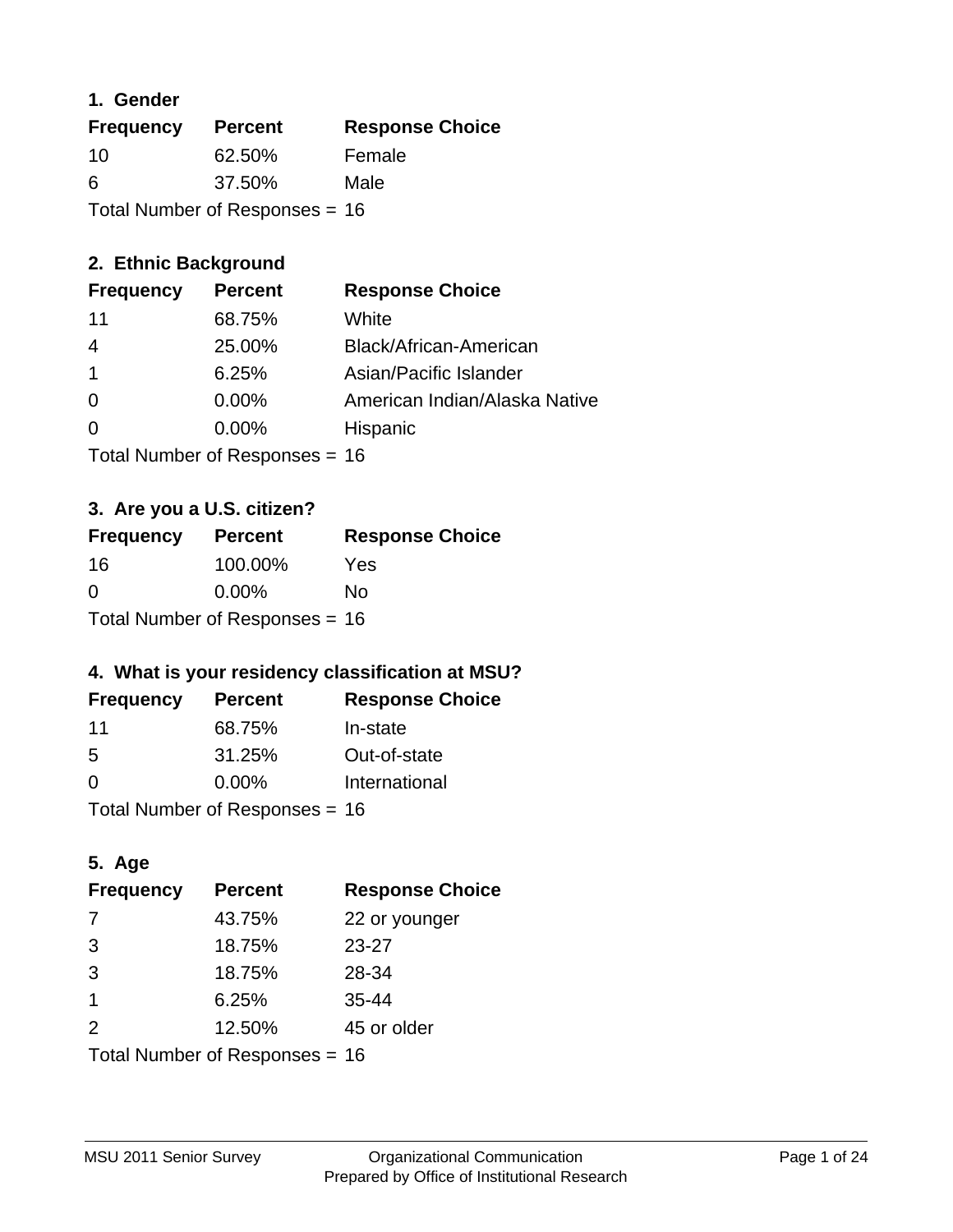**6. Has either of your parents received a bachelor's degree?**

| <b>Frequency</b>                 | <b>Percent</b> | <b>Response Choice</b> |
|----------------------------------|----------------|------------------------|
| -7                               | 43.75%         | Yes                    |
| -9                               | 56.25%         | No                     |
| Total Number of Responses = $16$ |                |                        |

# **7. Has either of your parents received a degree from Murray State?**

| <b>Frequency</b> | <b>Percent</b> | <b>Response Choice</b> |
|------------------|----------------|------------------------|
| 3                | 18.75%         | Yes                    |
| -13              | 81.25%         | No                     |

Total Number of Responses = 16

# **8. What was your original entry status to MSU?**

| <b>Frequency</b> | <b>Percent</b>            | <b>Response Choice</b>                           |
|------------------|---------------------------|--------------------------------------------------|
| 7                | 43.75%                    | Freshman                                         |
| -5               | 31.25%                    | Transfer from community college/technical school |
| $\overline{4}$   | 25.00%                    | Transfer from 4-yr institution                   |
|                  | Total Number of Despenses |                                                  |

Total Number of Responses = 16

#### **9. If transfer student, how many credits were transferred?**

| <b>Frequency</b>           | <b>Percent</b> | <b>Response Choice</b> |
|----------------------------|----------------|------------------------|
| -0                         | $0.00\%$       | 12 or fewer            |
| $\mathcal{P}$              | 22.22%         | $13 - 30$              |
| -1                         | 11.11%         | $31 - 60$              |
| 6                          | 66.67%         | Over <sub>60</sub>     |
| Tatal Number of Desperance |                |                        |

Total Number of Responses = 9

# **10. If transfer student, approximately what percent of your University Studies (general education) classes did you take at Murray State?**

| <b>Frequency</b>                | <b>Percent</b> | <b>Response Choice</b> |
|---------------------------------|----------------|------------------------|
| 3                               | 33.33%         | Under 25%              |
| 4                               | 44.44%         | 25-49%                 |
| $\overline{1}$                  | 11.11%         | 50-74%                 |
| -1                              | 11.11%         | 75-100%                |
| Total Number of Poenonces $= 0$ |                |                        |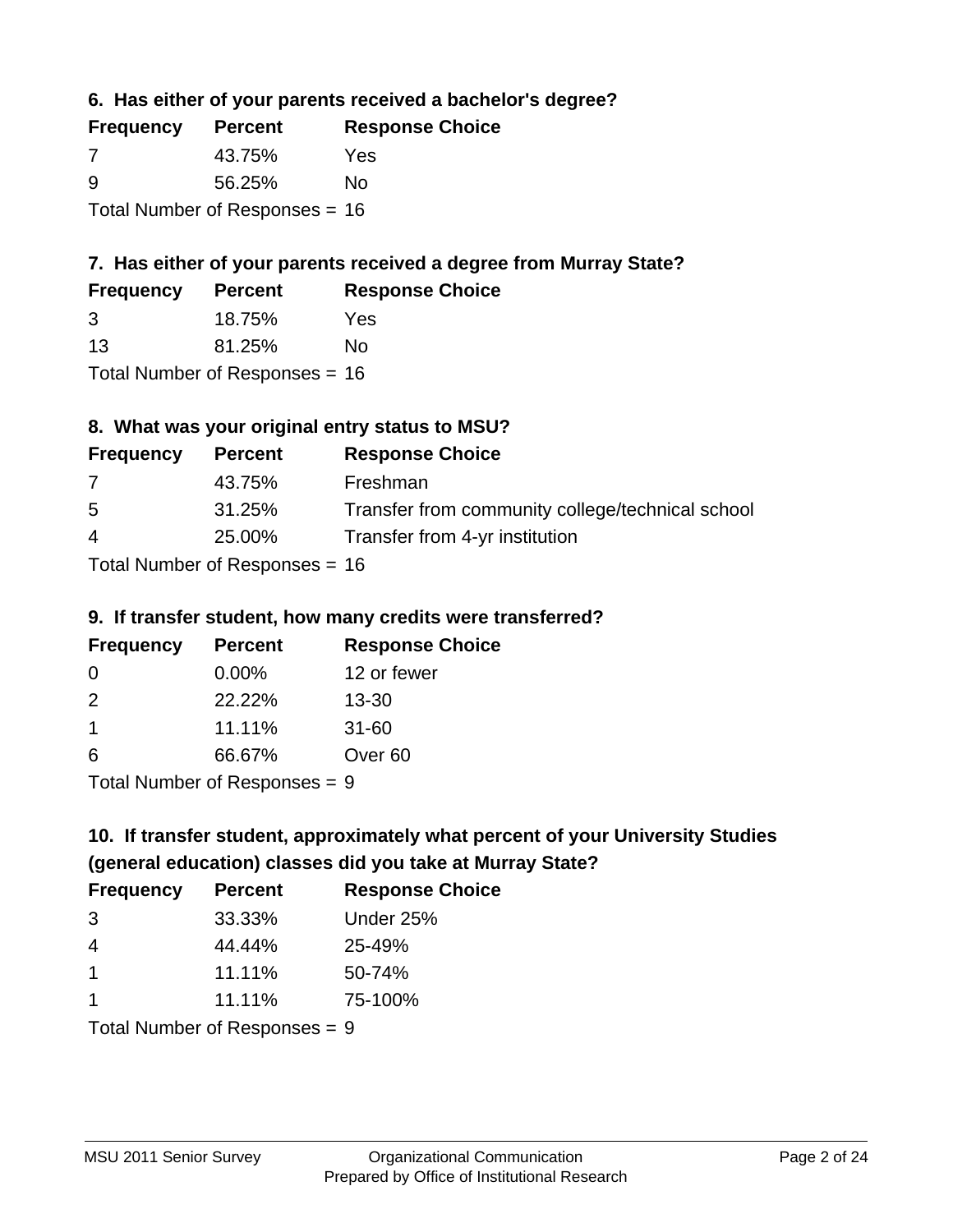#### **11. What has been your attendance status at MSU?**

| <b>Frequency</b>                 | <b>Percent</b> | <b>Response Choice</b>     |
|----------------------------------|----------------|----------------------------|
| 16                               | 100.00%        | <b>Primarily full-time</b> |
| 0                                | $0.00\%$       | <b>Primarily part-time</b> |
| Total Number of Responses = $16$ |                |                            |

# **12. In which Residential College are you a member?**

| <b>Frequency</b> | <b>Percent</b> | <b>Response Choice</b>            |
|------------------|----------------|-----------------------------------|
| 1                | 7.14%          | Do not know                       |
|                  | 7.14%          | <b>Clark College</b>              |
| 3                | 21.43%         | <b>Elizabeth College</b>          |
| 4                | 28.57%         | <b>Franklin-Springer Colleges</b> |
|                  | 7.14%          | <b>Hart College</b>               |
| $\mathcal{P}$    | 14.29%         | <b>Hester College</b>             |
|                  | 7.14%          | <b>Regents College</b>            |
|                  | 7.14%          | <b>Richmond College</b>           |
| ∩                | 0.00%          | <b>White College</b>              |

Total Number of Responses = 14

# **13. Have you ever received any type of Financial Aid while at MSU? (Scholarships, grants, work-study, etc.)**

| <b>Frequency</b> | <b>Percent</b>             | <b>Response Choice</b> |
|------------------|----------------------------|------------------------|
| 13               | 86.67%                     | Yes                    |
| 2                | 13.33%                     | No.                    |
|                  | Tatal Number of Desperance |                        |

Total Number of Responses = 15

# **14. What degree are you seeking at this time?**

| <b>Frequency</b> | <b>Percent</b>                   | <b>Response Choice</b> |
|------------------|----------------------------------|------------------------|
| -1               | 6.25%                            | Associate              |
| 15               | 93.75%                           | <b>Baccalaureate</b>   |
|                  | Total Number of Responses = $16$ |                        |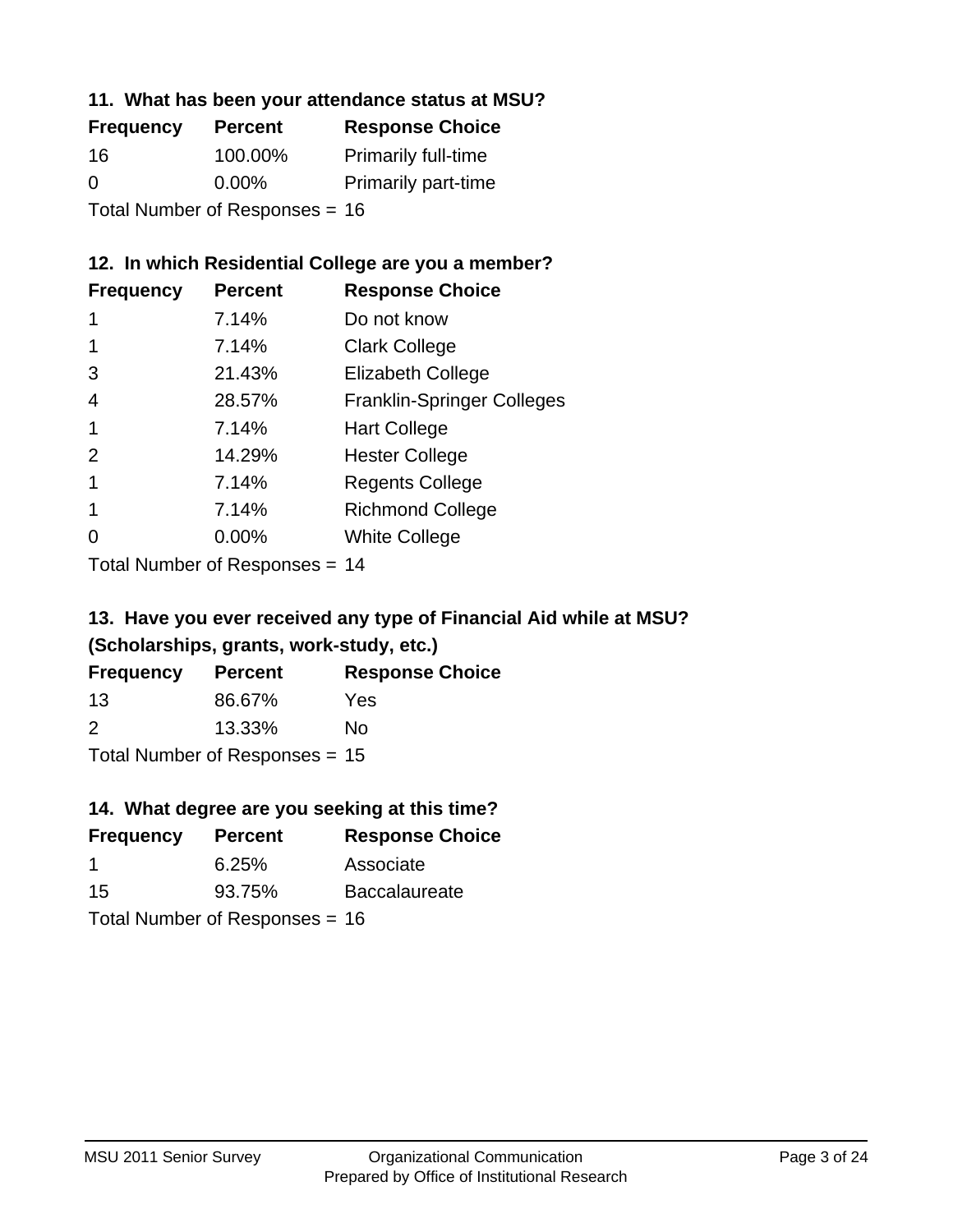**15. How many years will it take you to complete your degree from the point of your initial enrollment in college (including any time at a previous institution)?**

| <b>Frequency</b> | <b>Percent</b> | <b>Response Choice</b> |
|------------------|----------------|------------------------|
| 1                | 6.25%          | Two                    |
| 1                | 6.25%          | <b>Three</b>           |
| 5                | 31.25%         | Four                   |
| 5                | 31.25%         | Five                   |
| $\mathbf{1}$     | 6.25%          | <b>Six</b>             |
| 3                | 18.75%         | More than six          |
|                  |                |                        |

Total Number of Responses = 16

#### **16. In what range does your grade point average fall?**

| <b>Frequency</b> | <b>Percent</b> | <b>Response Choice</b> |
|------------------|----------------|------------------------|
| 2                | 12.50%         | $2.00 - 2.50$          |
| 5                | 31.25%         | $2.51 - 3.00$          |
| 6                | 37.50%         | $3.01 - 3.50$          |
| -3               | 18.75%         | $3.51 - 4.00$          |
|                  |                |                        |

Total Number of Responses = 16

# **They are used to sort the data, and do not appear in this table Questions 17 and 18 relate to department and program information.**

#### **19. For what purpose did you enroll at MSU?**

| <b>Frequency</b> | <b>Percent</b>                  | <b>Response Choice</b>                    |
|------------------|---------------------------------|-------------------------------------------|
| 0                | $0.00\%$                        | To receive an associate degree            |
| 15               | 100.00%                         | To receive a baccalaureate degree         |
| $\overline{0}$   | $0.00\%$                        | To take a few job related courses         |
| $\Omega$         | 0.00%                           | To transfer to another college/university |
|                  | Total Number of Responses $-15$ |                                           |

 $T$ otal Number of Responses = 15

# **20. What is the highest degree you eventually hope to receive?**

| <b>Frequency</b> | <b>Percent</b>             | <b>Response Choice</b> |
|------------------|----------------------------|------------------------|
| 0                | $0.00\%$                   | Associate              |
| 5                | 31.25%                     | <b>Baccalaureate</b>   |
| 9                | 56.25%                     | Graduate               |
| 2                | 12.50%                     | Professional           |
|                  | Total Number of Deepersoon |                        |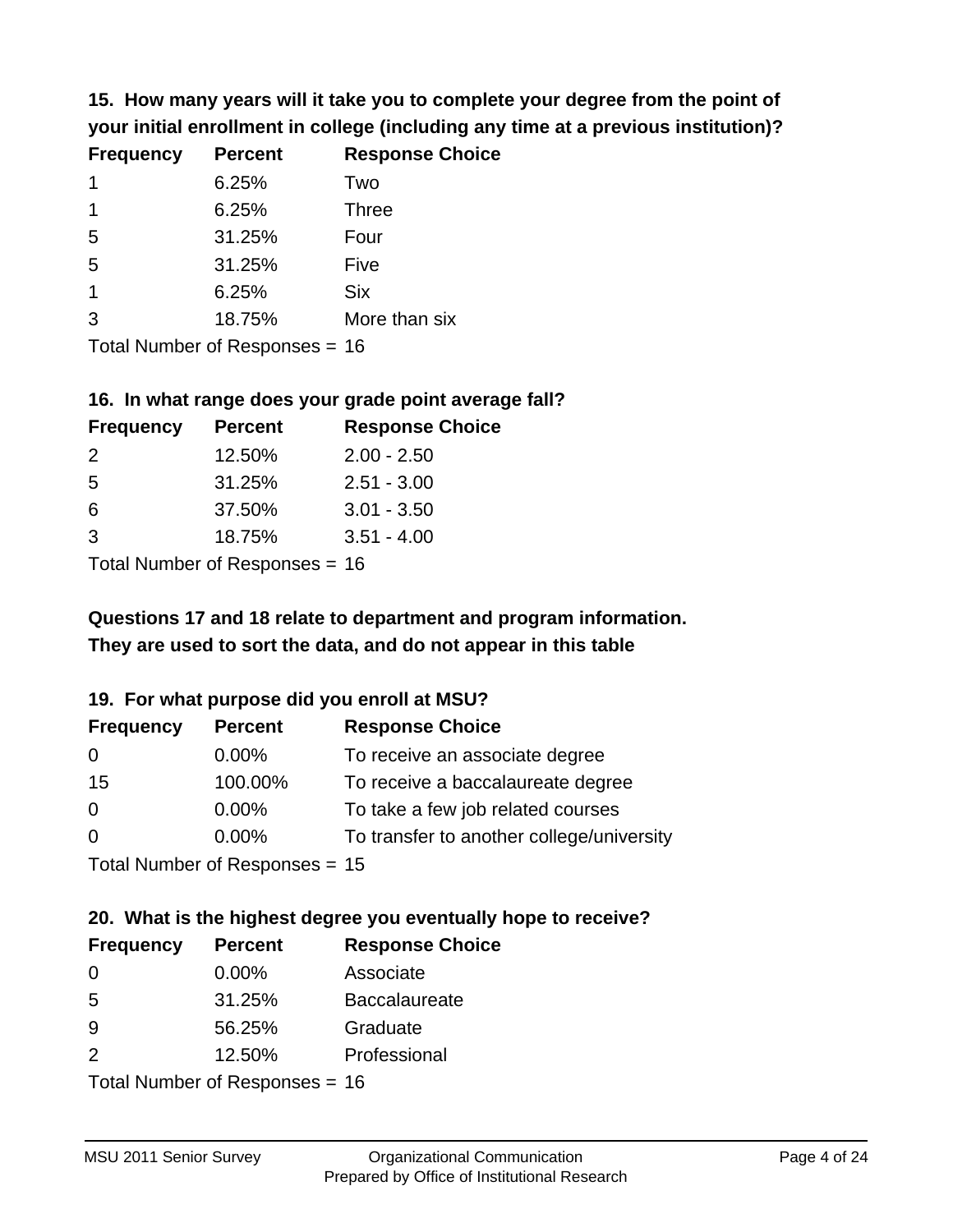#### **21. Which best describes your situation?**

| <b>Frequency</b> | <b>Percent</b> | <b>Response Choice</b>               |
|------------------|----------------|--------------------------------------|
| 8                | 50.00%         | Did not change major/area            |
| 2                | 12.50%         | Did not initially declare major/area |
| 6                | 37.50%         | Changed major/area                   |
|                  |                |                                      |

Total Number of Responses = 16

# **22. While school was in session during the past year, how many hours per week, on average, did you work for pay?**

| <b>Frequency</b> | <b>Percent</b> | <b>Response Choice</b> |
|------------------|----------------|------------------------|
| -1               | 6.25%          | Did not work           |
| 2                | 12.50%         | Worked 1-10 hrs        |
| 3                | 18.75%         | Worked 11-20 hrs       |
| $\overline{4}$   | 25.00%         | Worked 21-30 hrs       |
| $\overline{4}$   | 25.00%         | Worked 31-40 hrs       |
| 2                | 12.50%         | Worked over 40 hrs     |
|                  |                |                        |

Total Number of Responses = 16

#### **23. For the most part, were classes offered at times convenient to you?**

| <b>Frequency</b>                 | <b>Percent</b> | <b>Response Choice</b> |
|----------------------------------|----------------|------------------------|
| 16                               | 100.00%        | Yes                    |
| $\Omega$                         | $0.00\%$       | No.                    |
| Total Number of Responses = $16$ |                |                        |

#### **24. If no, what time would you have preferred?**

| <b>Frequency</b>              | <b>Percent</b> | <b>Response Choice</b> |
|-------------------------------|----------------|------------------------|
| -1                            | 100.00%        | Late afternoon         |
| $\Omega$                      | 0.00%          | Evening                |
| 0                             | $0.00\%$       | Weekend                |
| $\Omega$                      | $0.00\%$       | During the day         |
| Total Number of Responses = 1 |                |                        |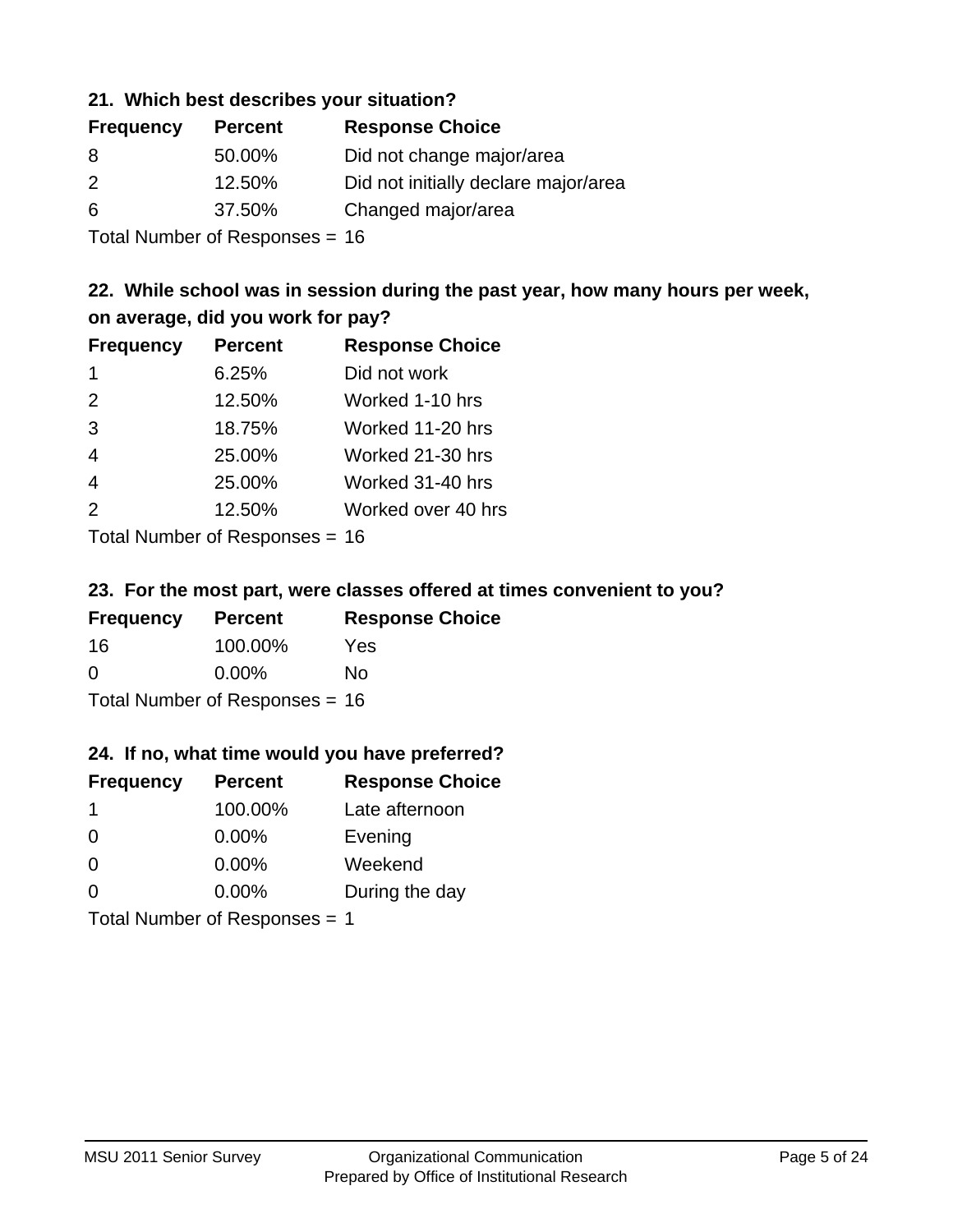# **25. Which best describes the location where you completed the majority of your**

| coursework? |  |
|-------------|--|
|-------------|--|

| <b>Frequency</b> | <b>Percent</b>                 | <b>Response Choice</b> |
|------------------|--------------------------------|------------------------|
| 10               | 62.50%                         | Murray                 |
| 1                | 6.25%                          | Paducah                |
| 0                | $0.00\%$                       | Ft. Campbell           |
| $\overline{0}$   | 0.00%                          | Madisonville           |
| 5                | 31.25%                         | Hopkinsville           |
| 0                | $0.00\%$                       | Henderson              |
| 0                | 0.00%                          | On the Internet        |
| 0                | $0.00\%$                       | Other                  |
|                  | Total Number of Responses = 16 |                        |

#### **26. Did you take any online courses while at Murray State?**

| <b>Frequency</b> | <b>Percent</b>                 | <b>Response Choice</b> |
|------------------|--------------------------------|------------------------|
| -7               | 43.75%                         | Yes                    |
| ୍ର               | 56.25%                         | Nο                     |
|                  | Total Number of Responses = 16 |                        |

# **27. Did it take you an extra semester or more to complete degree requirements at Murray State?**

| <b>Frequency</b> | <b>Percent</b>                   | <b>Response Choice</b> |
|------------------|----------------------------------|------------------------|
| 5                | 33.33%                           | Yes                    |
| 10               | 66.67%                           | No                     |
|                  | Total Number of Responses = $15$ |                        |

#### **28. If yes, why did it take you an extra semester or more?**

| <b>Frequency</b> | <b>Percent</b>                  | <b>Response Choice</b>                                       |
|------------------|---------------------------------|--------------------------------------------------------------|
| 2                | 22.22%                          | Work obligation limited my enrollment.                       |
| 2                | 22.22%                          | Family obligations limited my enrollment.                    |
| $\mathbf 0$      | $0.00\%$                        | Tuition and other costs of attendance limited my enrollment. |
| 3                | 33.33%                          | A decision to change majors added to my requirements.        |
| $\mathbf 0$      | $0.00\%$                        | A required course or courses were not offered.               |
| $\overline{1}$   | 11.11%                          | Credits were lost transferring to Murray State.              |
| $\overline{1}$   | 11.11%                          | Other                                                        |
|                  | Total Number of Poenonces $= 0$ |                                                              |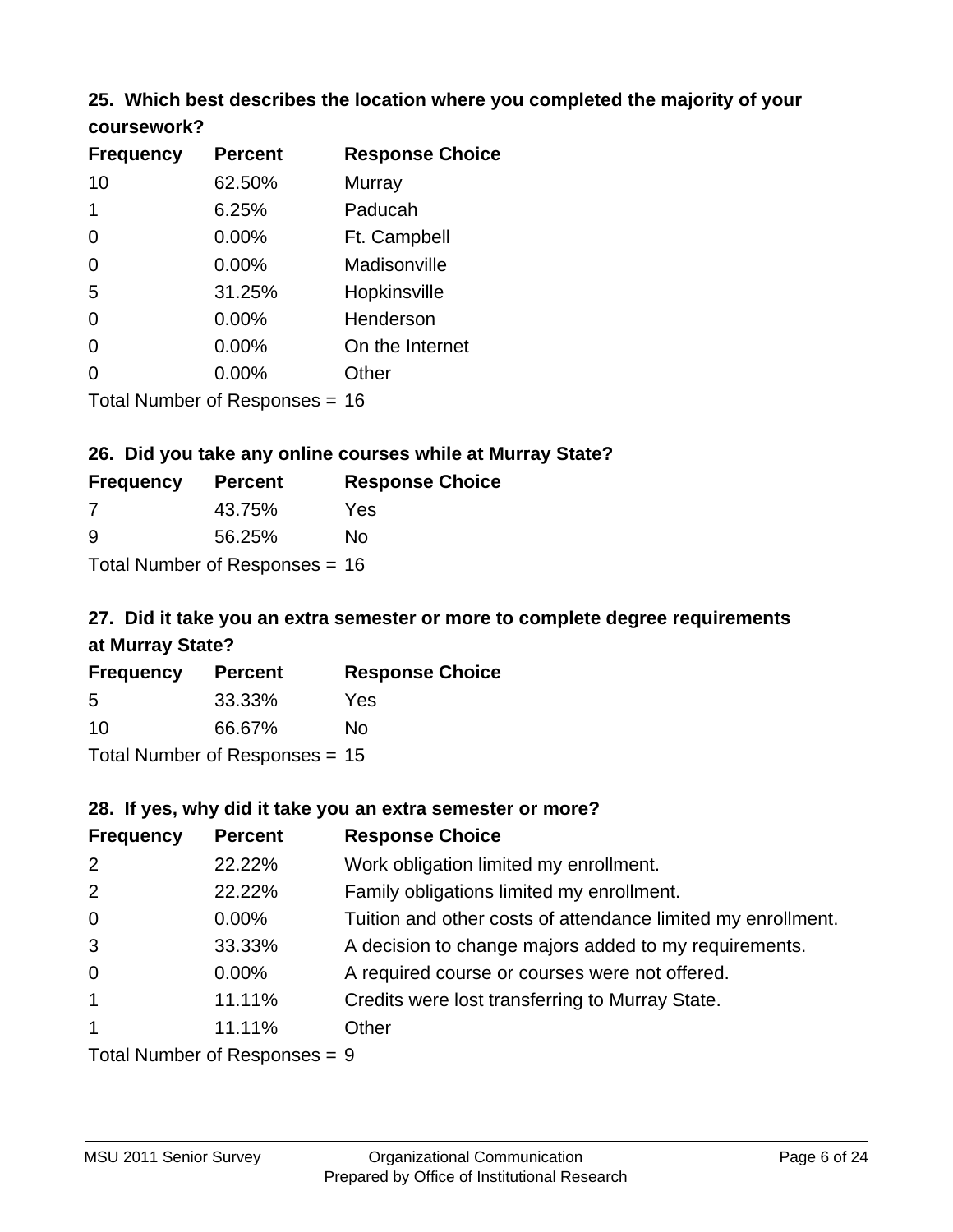# **29. Did you have trouble getting any course(s) you needed while at Murray State?**

| <b>Frequency</b>                 | <b>Percent</b> | <b>Response Choice</b> |  |
|----------------------------------|----------------|------------------------|--|
| -6                               | 40.00%         | Yes                    |  |
| -9                               | 60.00%         | Nο                     |  |
| Total Number of Responses $= 15$ |                |                        |  |

#### **30. If yes, why did you have trouble getting the course?**

| <b>Frequency</b> | <b>Percent</b>                                                                                                     | <b>Response Choice</b>                                |
|------------------|--------------------------------------------------------------------------------------------------------------------|-------------------------------------------------------|
| 3                | 75.00%                                                                                                             | Not offered the semester I needed it.                 |
| $\overline{0}$   | $0.00\%$                                                                                                           | Not offered at hours convenient to my work schedule.  |
| $\overline{0}$   | $0.00\%$                                                                                                           | Not offered at hours suitable for my school schedule. |
| $\overline{1}$   | 25.00%                                                                                                             | All course sections were closed.                      |
| $\overline{0}$   | $0.00\%$                                                                                                           | I was unaware of the prerequisites for the course.    |
|                  | $\tau$ . The state of $\sim$ 1 and 1 and 1 and 1 and 1 and 1 and 1 and 1 and 1 and 1 and 1 and 1 and 1 and 1 and 1 |                                                       |

Total Number of Responses = 4

### **31. Which statement best describes your experience with off-campus coop/internship?**

| <b>Frequency</b> | <b>Percent</b> | <b>Response Choice</b>             |
|------------------|----------------|------------------------------------|
| 9                | 60.00%         | Cannot judge, I did not have one.  |
| 3                | 20.00%         | My experience was very valuable.   |
| 2                | 13.33%         | My experience was valuable.        |
| $\overline{1}$   | 6.67%          | My experience was of little value. |
| $\Omega$         | 0.00%          | My experience was of no value.     |
|                  |                |                                    |

Total Number of Responses = 15

# **32. Which statement best describes your experience with on-campus faculty-directed research, scholarly, or creative project?**

| <b>Frequency</b> | <b>Percent</b>             | <b>Response Choice</b>             |
|------------------|----------------------------|------------------------------------|
| 6                | 40.00%                     | Cannot judge; I did not have one.  |
| 5                | 33.33%                     | My experience was very valuable.   |
| $\overline{4}$   | 26.67%                     | My experience was valuable.        |
| $\overline{0}$   | $0.00\%$                   | My experience was of little value. |
| $\Omega$         | 0.00%                      | My experience was of no value.     |
|                  | Tatal Number of Desperance |                                    |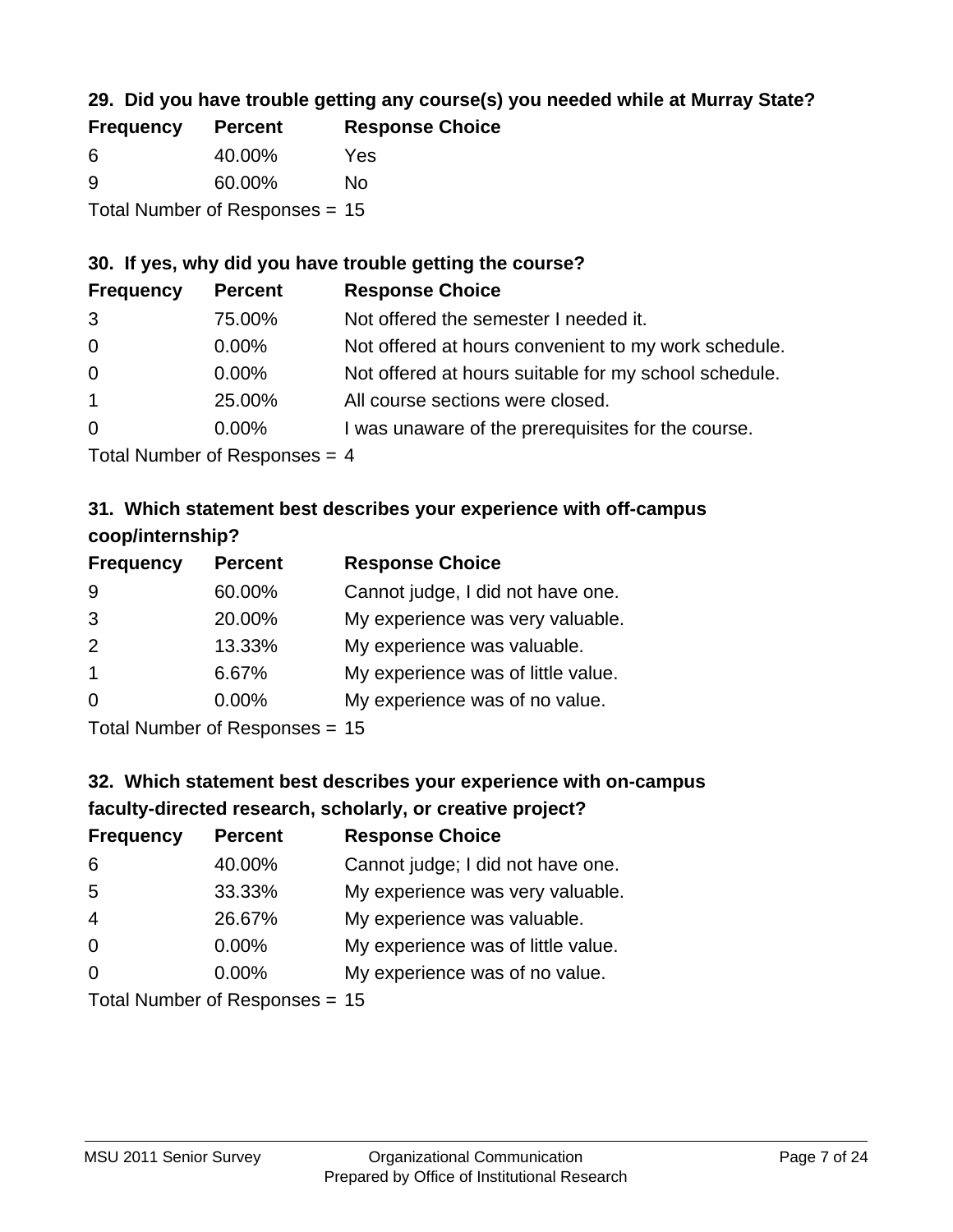#### **33. Which statement best describes your experience with academic advising in your major/area?**

| $\cdots$ your mapproved. |                |                                                       |
|--------------------------|----------------|-------------------------------------------------------|
| <b>Frequency</b>         | <b>Percent</b> | <b>Response Choice</b>                                |
| 0                        | $0.00\%$       | Cannot judge; I did not make use of the opportunity.  |
| 13                       | 86.67%         | I was satisfied with information my adviser provided. |
| 2                        | 13.33%         | Advice was inaccurate, incomplete, or misleading.     |
| $\Omega$                 | $0.00\%$       | My adviser was not available.                         |
|                          |                |                                                       |

Total Number of Responses = 15

## **For questions 34-48, indicate the extent to which you were satisfied.**

| 34. Class size relative to type of course |  |  |  |  |  |  |  |  |
|-------------------------------------------|--|--|--|--|--|--|--|--|
|-------------------------------------------|--|--|--|--|--|--|--|--|

| <b>Frequency</b> | <b>Percent</b>                 | <b>Response Choice</b> |
|------------------|--------------------------------|------------------------|
| -8               | 50.00%                         | Very satisfied         |
| 8                | 50.00%                         | Satisfied              |
| $\Omega$         | $0.00\%$                       | <b>Dissatisfied</b>    |
| $\Omega$         | 0.00%                          | Very dissatisfied      |
|                  | Total Number of Responses - 16 |                        |

Total Number of Responses = 16

### **35. Out-of-class availability of faculty**

| <b>Frequency</b> | <b>Percent</b>            | <b>Response Choice</b> |
|------------------|---------------------------|------------------------|
| 4                | 25.00%                    | Very satisfied         |
| 11               | 68.75%                    | Satisfied              |
| -1               | 6.25%                     | <b>Dissatisfied</b>    |
| $\Omega$         | $0.00\%$                  | Very dissatisfied      |
|                  | Total Number of DoEROR 0. |                        |

Total Number of Responses = 16

# **36. Effectiveness of your high school preparation for college work**

| <b>Frequency</b>               | <b>Percent</b> | <b>Response Choice</b> |  |
|--------------------------------|----------------|------------------------|--|
| 6                              | 37.50%         | Very satisfied         |  |
| 9                              | 56.25%         | Satisfied              |  |
| $\mathbf 1$                    | 6.25%          | <b>Dissatisfied</b>    |  |
| $\Omega$                       | 0.00%          | Very dissatisfied      |  |
| Total Number of Responses = 16 |                |                        |  |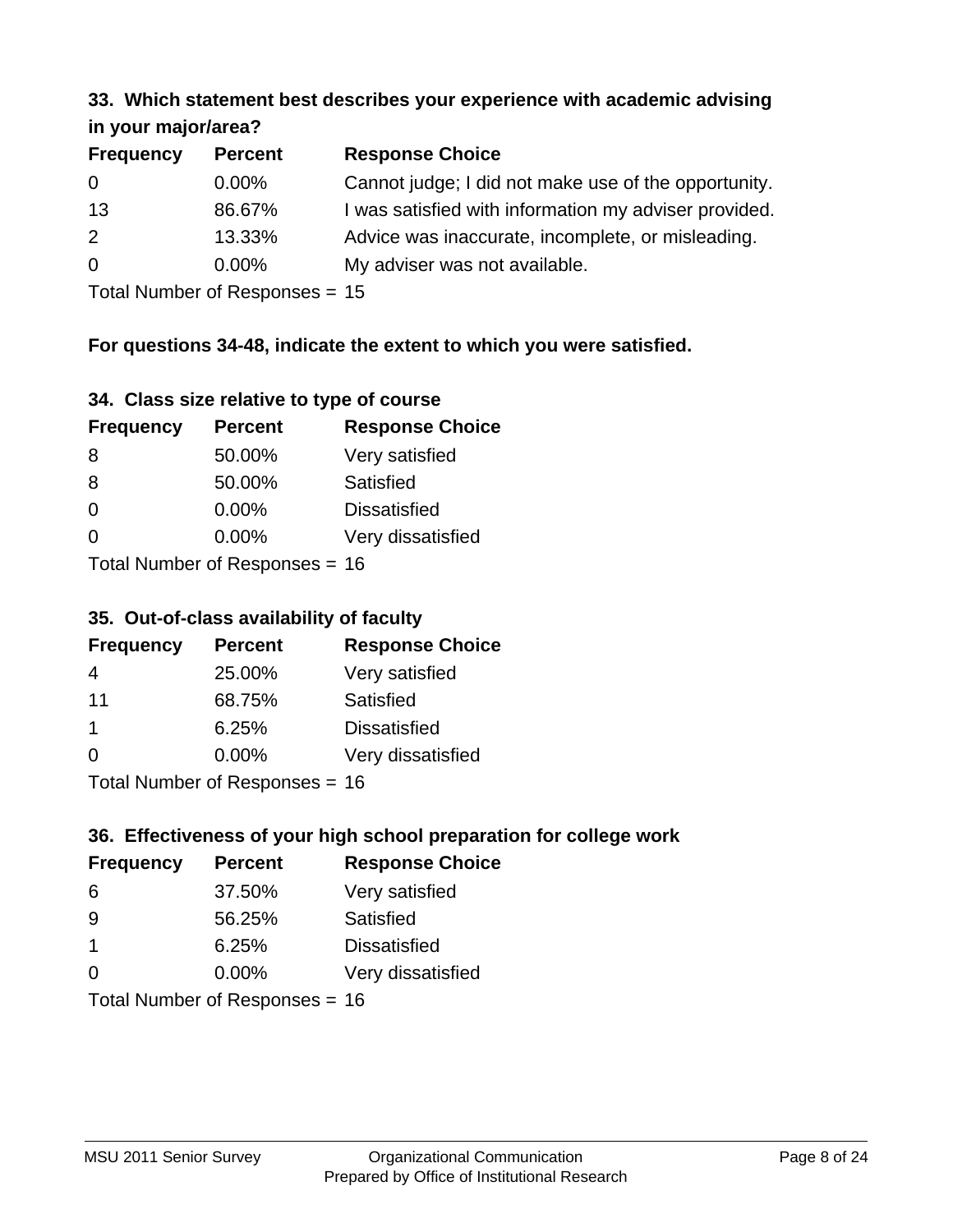## **37. Fairness of faculty in their treatment of individual students**

| <b>Frequency</b> | <b>Percent</b> | <b>Response Choice</b> |
|------------------|----------------|------------------------|
| 7                | 43.75%         | Very satisfied         |
| 9                | 56.25%         | Satisfied              |
| $\Omega$         | $0.00\%$       | <b>Dissatisfied</b>    |
| $\Omega$         | $0.00\%$       | Very dissatisfied      |
|                  |                |                        |

Total Number of Responses = 16

# **38. Overall quality of instruction at Murray State**

| <b>Frequency</b> | <b>Percent</b> | <b>Response Choice</b> |
|------------------|----------------|------------------------|
| 7                | 43.75%         | Very satisfied         |
| 9                | 56.25%         | Satisfied              |
| $\Omega$         | 0.00%          | <b>Dissatisfied</b>    |
| $\Omega$         | 0.00%          | Very dissatisfied      |
|                  |                |                        |

Total Number of Responses = 16

# **39. Quality of instruction in University Studies (General Education) courses**

| <b>Frequency</b> | <b>Percent</b>            | <b>Response Choice</b> |
|------------------|---------------------------|------------------------|
| 6                | 37.50%                    | Very satisfied         |
| 8                | 50.00%                    | Satisfied              |
| $\mathcal{P}$    | 12.50%                    | <b>Dissatisfied</b>    |
| $\Omega$         | 0.00%                     | Very dissatisfied      |
|                  | Total Number of Desponses |                        |

Total Number of Responses = 16

#### **40. Quality of instruction in your major**

| <b>Frequency</b> | <b>Percent</b>             | <b>Response Choice</b> |
|------------------|----------------------------|------------------------|
| 10               | 62.50%                     | Very satisfied         |
| 5                | 31.25%                     | Satisfied              |
| $\mathbf 1$      | 6.25%                      | <b>Dissatisfied</b>    |
| $\Omega$         | 0.00%                      | Very dissatisfied      |
|                  | Tatal Number of Desperance |                        |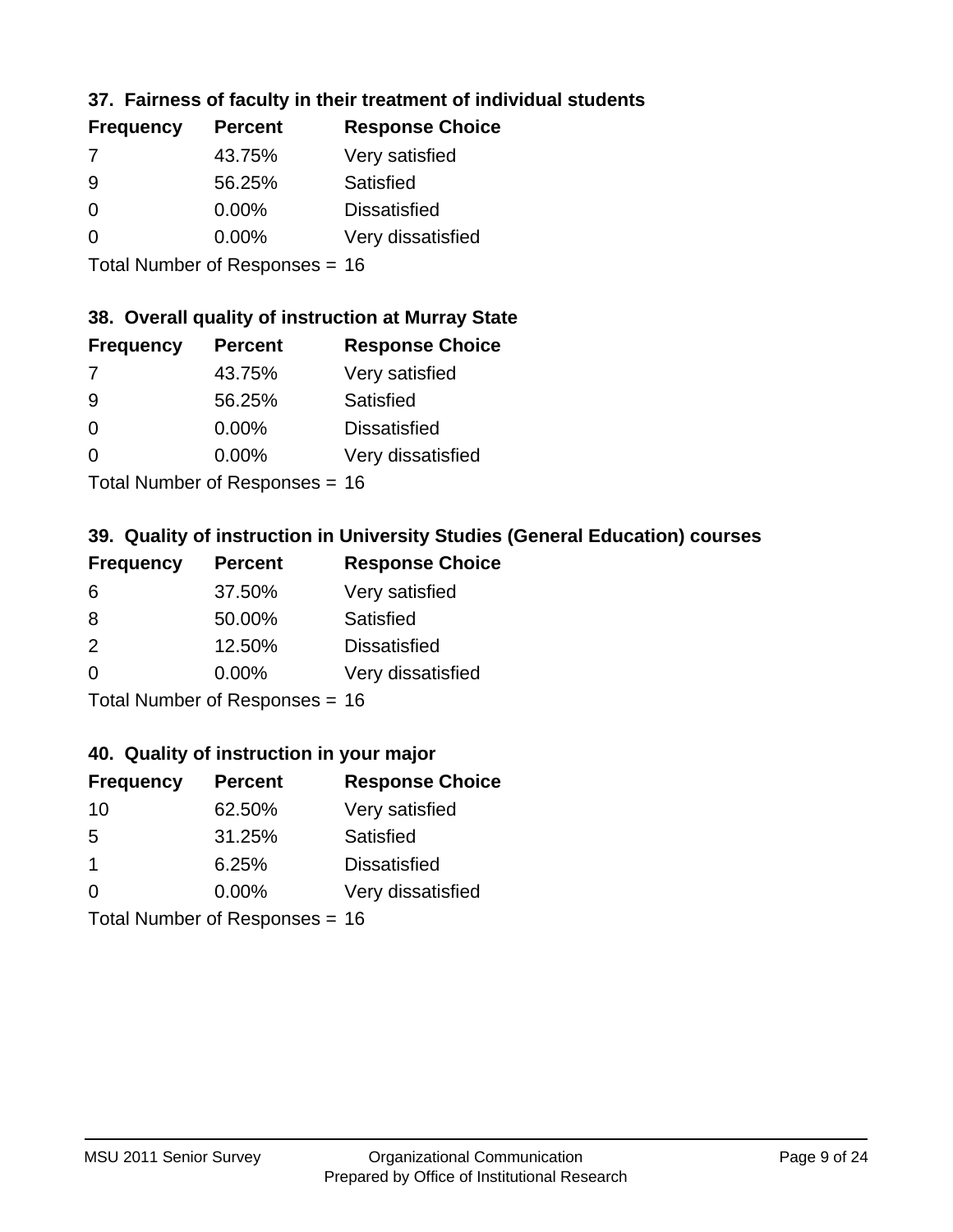# **41. Clarity of program objectives in your major**

| <b>Frequency</b> | <b>Percent</b> | <b>Response Choice</b> |
|------------------|----------------|------------------------|
| 6                | 37.50%         | Very satisfied         |
| -9               | 56.25%         | Satisfied              |
|                  | 6.25%          | <b>Dissatisfied</b>    |
| O                | $0.00\%$       | Very dissatisfied      |
|                  |                |                        |

Total Number of Responses = 16

#### **42. Intellectual challenge of the academic program**

| <b>Frequency</b> | <b>Percent</b> | <b>Response Choice</b> |
|------------------|----------------|------------------------|
| 7                | 43.75%         | Very satisfied         |
| 8                | 50.00%         | Satisfied              |
|                  | 6.25%          | <b>Dissatisfied</b>    |
| $\Omega$         | 0.00%          | Very dissatisfied      |
|                  |                |                        |

Total Number of Responses = 16

# **43. Encouragement and information from your major department for employment after graduation**

| <b>Frequency</b> | <b>Percent</b>             | <b>Response Choice</b> |
|------------------|----------------------------|------------------------|
| 6                | 37.50%                     | Very satisfied         |
| 8                | 50.00%                     | Satisfied              |
| 2                | 12.50%                     | <b>Dissatisfied</b>    |
| 0                | 0.00%                      | Very dissatisfied      |
|                  | Tatal Manakan af Dannannan |                        |

Total Number of Responses = 16

# **44. Availability of opportunities to engage in a faculty-mentored research,**

# **scholarly, or creative project in your area of study/interest**

| <b>Frequency</b> | <b>Percent</b> | <b>Response Choice</b> |
|------------------|----------------|------------------------|
| 6                | 40.00%         | Very satisfied         |
| 4                | 26.67%         | Satisfied              |
| 5                | 33.33%         | <b>Dissatisfied</b>    |
| ∩                | 0.00%          | Very dissatisfied      |
|                  |                |                        |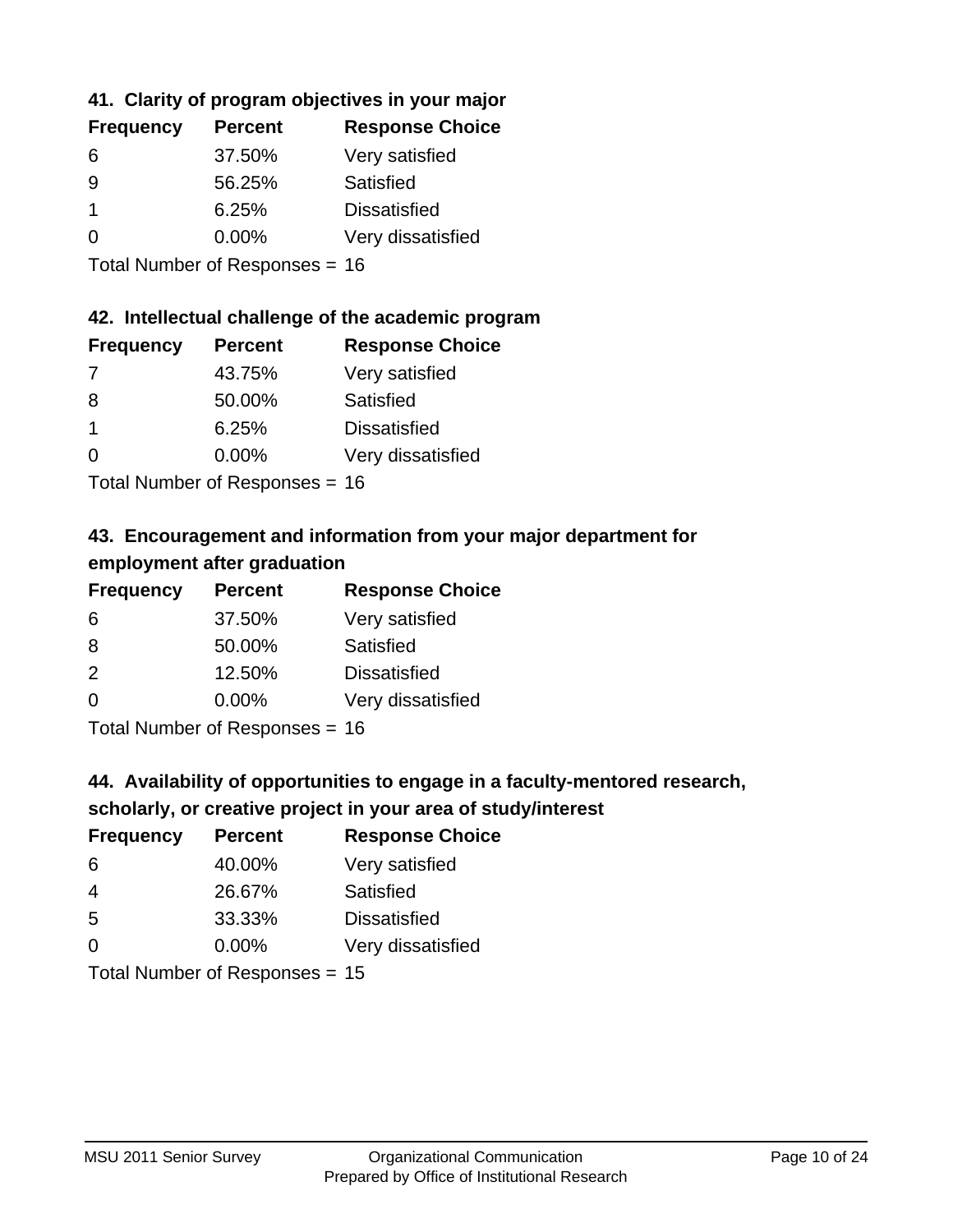#### **45. Library hours**

| <b>Frequency</b> | <b>Percent</b> | <b>Response Choice</b> |
|------------------|----------------|------------------------|
| 7                | 46.67%         | Very satisfied         |
| 7                | 46.67%         | Satisfied              |
| $\Omega$         | 0.00%          | <b>Dissatisfied</b>    |
|                  | 6.67%          | Very dissatisfied      |
|                  |                |                        |

Total Number of Responses = 15

### **46. Effectiveness of library personnel in meeting your information needs**

| <b>Frequency</b> | <b>Percent</b> | <b>Response Choice</b> |
|------------------|----------------|------------------------|
| .5               | 33.33%         | Very satisfied         |
| 6                | 40.00%         | Satisfied              |
| 3                | 20.00%         | <b>Dissatisfied</b>    |
|                  | 6.67%          | Very dissatisfied      |
|                  |                |                        |

Total Number of Responses = 15

#### **47. Access to library resources on hand**

| <b>Frequency</b> | <b>Percent</b>                  | <b>Response Choice</b> |
|------------------|---------------------------------|------------------------|
| 7                | 46.67%                          | Very satisfied         |
| 5                | 33.33%                          | Satisfied              |
| 3                | 20.00%                          | <b>Dissatisfied</b>    |
| $\Omega$         | $0.00\%$                        | Very dissatisfied      |
|                  | $Total Number of Doonono0 = 4E$ |                        |

Total Number of Responses = 15

#### **48. Electronic access to library resources**

| <b>Frequency</b> | <b>Percent</b>                 | <b>Response Choice</b> |
|------------------|--------------------------------|------------------------|
| 8                | 53.33%                         | Very satisfied         |
| 6                | 40.00%                         | Satisfied              |
| $\overline{1}$   | 6.67%                          | <b>Dissatisfied</b>    |
| $\Omega$         | 0.00%                          | Very dissatisfied      |
|                  | Total Number of Responses = 15 |                        |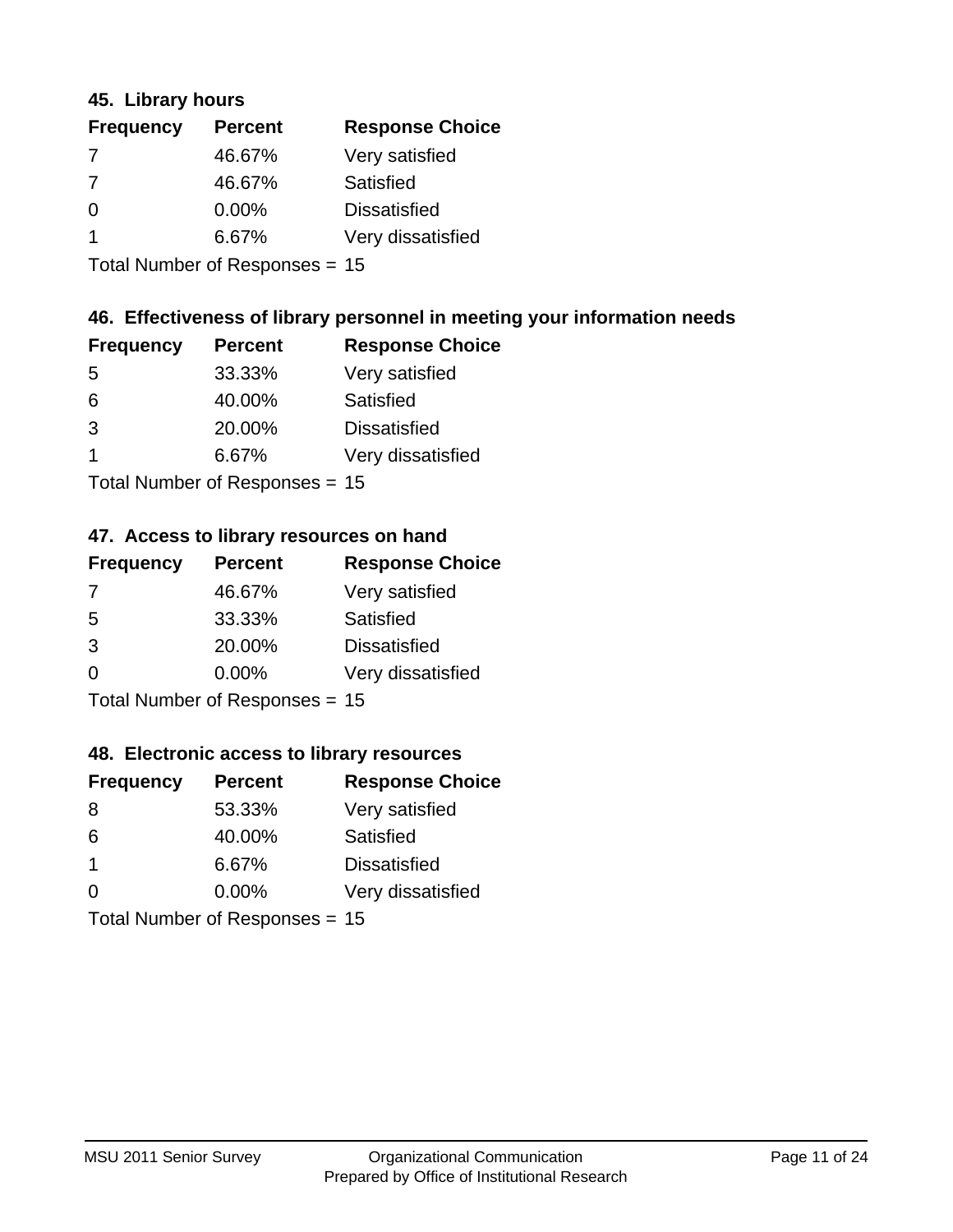**was in helping you achieve these goals. For questions 49-55, please indicate how effective University Studies at MSU** 

# **49. Writing Skills**

| <b>Frequency</b> | <b>Percent</b>                 | <b>Response Choice</b> |
|------------------|--------------------------------|------------------------|
| 5                | 38.46%                         | Very effective         |
| 6                | 46.15%                         | Effective              |
| 2                | 15.38%                         | Ineffective            |
| $\Omega$         | $0.00\%$                       | Very ineffective       |
|                  | Total Number of Responses = 13 |                        |

**50. Speaking Skills**

| <b>Frequency</b> | <b>Percent</b>                 | <b>Response Choice</b> |
|------------------|--------------------------------|------------------------|
| -7               | 53.85%                         | Very effective         |
| 5                | 38.46%                         | Effective              |
| -1               | 7.69%                          | Ineffective            |
| $\Omega$         | 0.00%                          | Very ineffective       |
|                  | Total Number of Poenonces - 13 |                        |

Total Number of Responses = 13

#### **51. Critical Thinking Skills**

| <b>Frequency</b> | <b>Percent</b>              | <b>Response Choice</b> |
|------------------|-----------------------------|------------------------|
| 4                | 30.77%                      | Very effective         |
| 6                | 46.15%                      | Effective              |
| 3                | 23.08%                      | Ineffective            |
| $\Omega$         | 0.00%                       | Very ineffective       |
|                  | $Total Number of Denonce -$ |                        |

Total Number of Responses = 13

# **52. Computer Technology**

| <b>Frequency</b> | <b>Percent</b>                 | <b>Response Choice</b> |
|------------------|--------------------------------|------------------------|
| 4                | 30.77%                         | Very effective         |
| 5                | 38.46%                         | Effective              |
| 3                | 23.08%                         | Ineffective            |
| -1               | 7.69%                          | Very ineffective       |
|                  | Total Number of Responses = 13 |                        |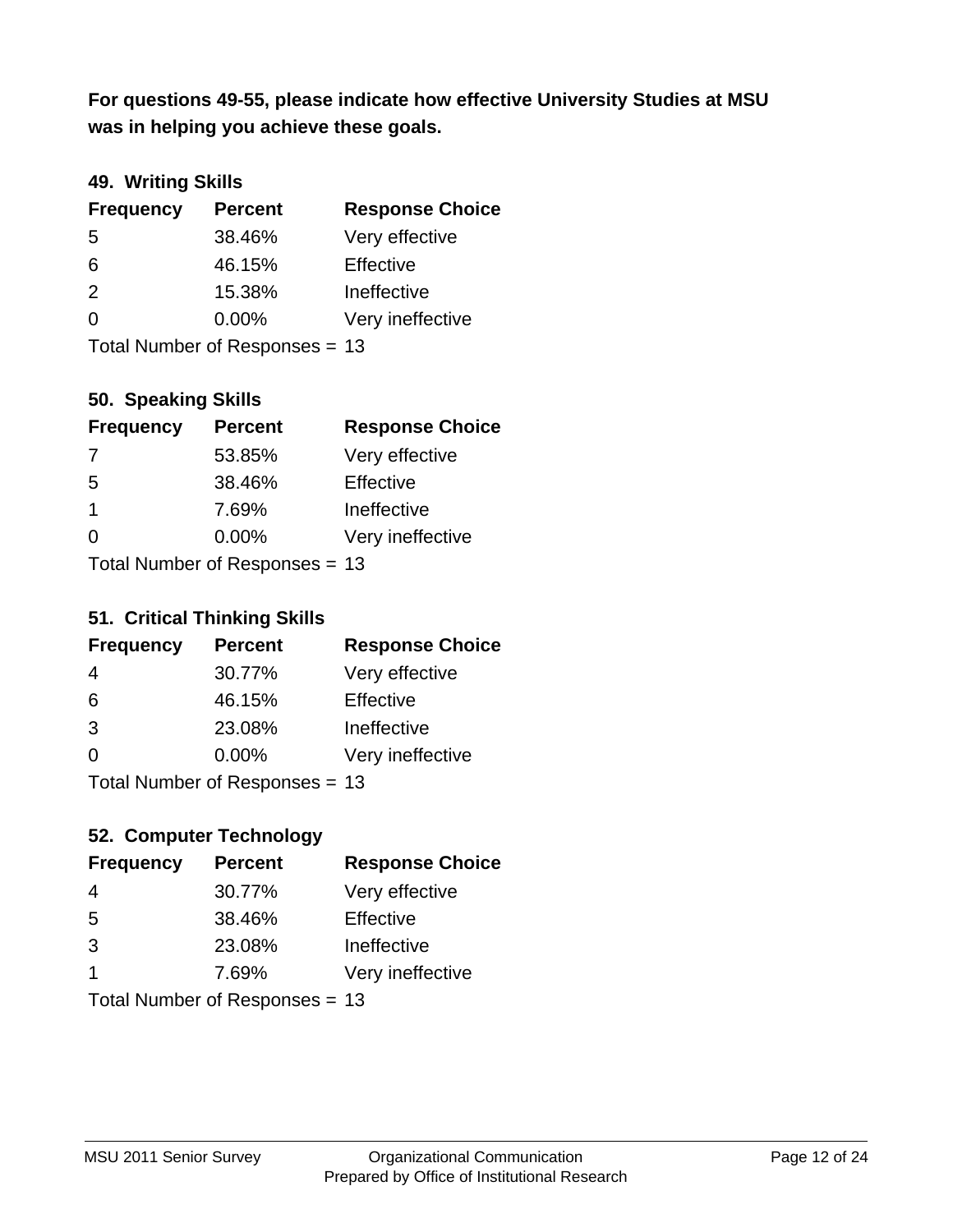### **53. General Knowledge in the liberal arts and sciences**

| <b>Frequency</b> | <b>Percent</b> | <b>Response Choice</b> |
|------------------|----------------|------------------------|
| 3                | 23.08%         | Very effective         |
| 7                | 53.85%         | Effective              |
| 3                | 23.08%         | Ineffective            |
| $\Omega$         | $0.00\%$       | Very ineffective       |
|                  |                |                        |

Total Number of Responses = 13

#### **54. International Perspectives**

| <b>Frequency</b> | <b>Percent</b> | <b>Response Choice</b> |
|------------------|----------------|------------------------|
| 4                | 30.77%         | Very effective         |
| 7                | 53.85%         | Effective              |
| 1                | 7.69%          | Ineffective            |
| 1                | 7.69%          | Very ineffective       |
|                  |                |                        |

Total Number of Responses = 13

#### **55. Stimulation of interest in areas outside your chosen field of study**

| <b>Frequency</b> | <b>Percent</b>                 | <b>Response Choice</b> |
|------------------|--------------------------------|------------------------|
| 3                | 23.08%                         | Very effective         |
| 7                | 53.85%                         | Effective              |
| 3                | 23.08%                         | Ineffective            |
| $\Omega$         | $0.00\%$                       | Very ineffective       |
|                  | Total Number of Responses = 13 |                        |

# **For questions 56-83, please indicate how satisfactorily the following met your needs**

#### **56. African-American Student Services**

| <b>Frequency</b> | <b>Percent</b>                 | <b>Response Choice</b> |
|------------------|--------------------------------|------------------------|
| 14               | 87.50%                         | Did not use            |
| $\mathbf 1$      | 6.25%                          | Very satisfied         |
| $\mathbf 1$      | 6.25%                          | Satisfied              |
| 0                | $0.00\%$                       | <b>Dissatisfied</b>    |
| $\Omega$         | $0.00\%$                       | Very dissatisfied      |
|                  | Total Number of Responses = 16 |                        |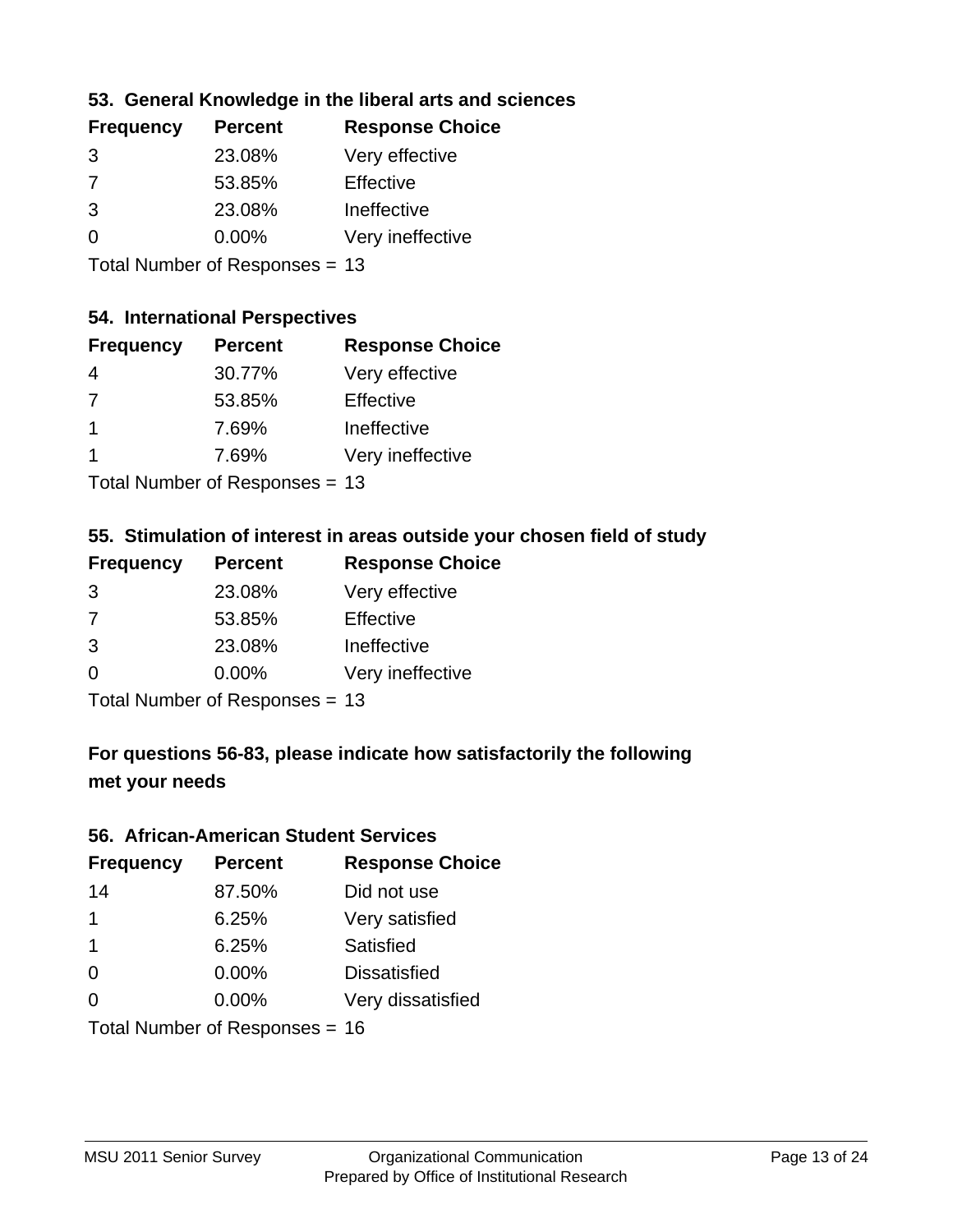#### **57. Career Services Office**

| <b>Frequency</b> | <b>Percent</b> | <b>Response Choice</b> |
|------------------|----------------|------------------------|
| 5                | 33.33%         | Did not use            |
|                  | 26.67%         | Very satisfied         |
| 6                | 40.00%         | Satisfied              |
| ∩                | $0.00\%$       | <b>Dissatisfied</b>    |
|                  | $0.00\%$       | Very dissatisfied      |
|                  |                |                        |

Total Number of Responses = 15

## **58. Counseling and Testing Center**

| <b>Frequency</b> | <b>Percent</b>            | <b>Response Choice</b> |
|------------------|---------------------------|------------------------|
| 11               | 68.75%                    | Did not use            |
| 2                | 12.50%                    | Very satisfied         |
| 3                | 18.75%                    | Satisfied              |
| $\Omega$         | 0.00%                     | <b>Dissatisfied</b>    |
| ∩                | 0.00%                     | Very dissatisfied      |
|                  | Total Number of Desponses |                        |

Total Number of Responses = 16

#### **59. Cultural programming and activities**

| <b>Frequency</b> | <b>Percent</b>                 | <b>Response Choice</b> |
|------------------|--------------------------------|------------------------|
| 11               | 68.75%                         | Did not use            |
| $\overline{4}$   | 25.00%                         | Very satisfied         |
| -1               | 6.25%                          | Satisfied              |
| $\Omega$         | $0.00\%$                       | <b>Dissatisfied</b>    |
| $\Omega$         | $0.00\%$                       | Very dissatisfied      |
|                  | Total Number of Responses = 16 |                        |

#### **60. E-study courses**

| <b>Frequency</b> | <b>Percent</b>                 | <b>Response Choice</b> |
|------------------|--------------------------------|------------------------|
| 6                | 37.50%                         | Did not use            |
| 5                | 31.25%                         | Very satisfied         |
| 5                | 31.25%                         | Satisfied              |
| $\Omega$         | 0.00%                          | <b>Dissatisfied</b>    |
| $\Omega$         | $0.00\%$                       | Very dissatisfied      |
|                  | Total Number of Responses = 16 |                        |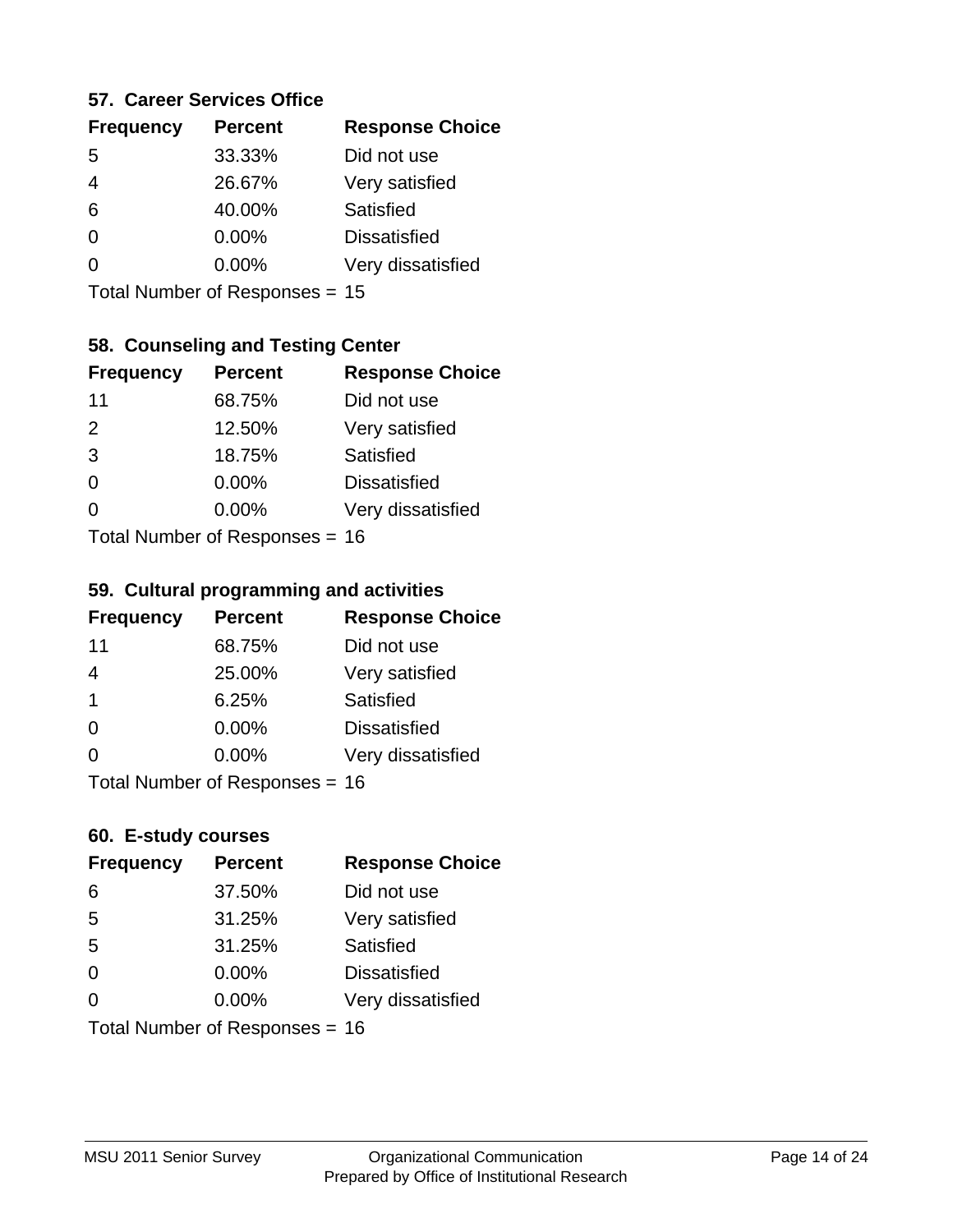#### **61. Food Services**

| <b>Frequency</b> | <b>Percent</b> | <b>Response Choice</b> |
|------------------|----------------|------------------------|
| 8                | 50.00%         | Did not use            |
| 5                | 31.25%         | Very satisfied         |
| $\mathcal{P}$    | 12.50%         | Satisfied              |
| $\mathbf 1$      | 6.25%          | <b>Dissatisfied</b>    |
| ∩                | 0.00%          | Very dissatisfied      |
|                  |                |                        |

Total Number of Responses = 16

# **62. Greek life and activities**

| <b>Frequency</b> | <b>Percent</b>                 | <b>Response Choice</b> |
|------------------|--------------------------------|------------------------|
| 11               | 68.75%                         | Did not use            |
| $\overline{4}$   | 25.00%                         | Very satisfied         |
| $\overline{1}$   | 6.25%                          | Satisfied              |
| $\Omega$         | 0.00%                          | <b>Dissatisfied</b>    |
| 0                | $0.00\%$                       | Very dissatisfied      |
|                  | Total Number of Responses = 16 |                        |

**63. Health Services**

| <b>Frequency</b> | <b>Percent</b>             | <b>Response Choice</b> |
|------------------|----------------------------|------------------------|
| 7                | 43.75%                     | Did not use            |
| 2                | 12.50%                     | Very satisfied         |
| 5                | 31.25%                     | Satisfied              |
| $\overline{1}$   | 6.25%                      | <b>Dissatisfied</b>    |
|                  | 6.25%                      | Very dissatisfied      |
|                  | Total Number of Desperance |                        |

Total Number of Responses = 16

### **64. Honor Societies/Departmental Clubs/Special Interest Organizations**

| <b>Frequency</b> | <b>Percent</b>                 | <b>Response Choice</b> |
|------------------|--------------------------------|------------------------|
| 7                | 43.75%                         | Did not use            |
| $\overline{4}$   | 25.00%                         | Very satisfied         |
| 5                | 31.25%                         | Satisfied              |
| $\Omega$         | 0.00%                          | <b>Dissatisfied</b>    |
| $\Omega$         | 0.00%                          | Very dissatisfied      |
|                  | Total Number of Responses = 16 |                        |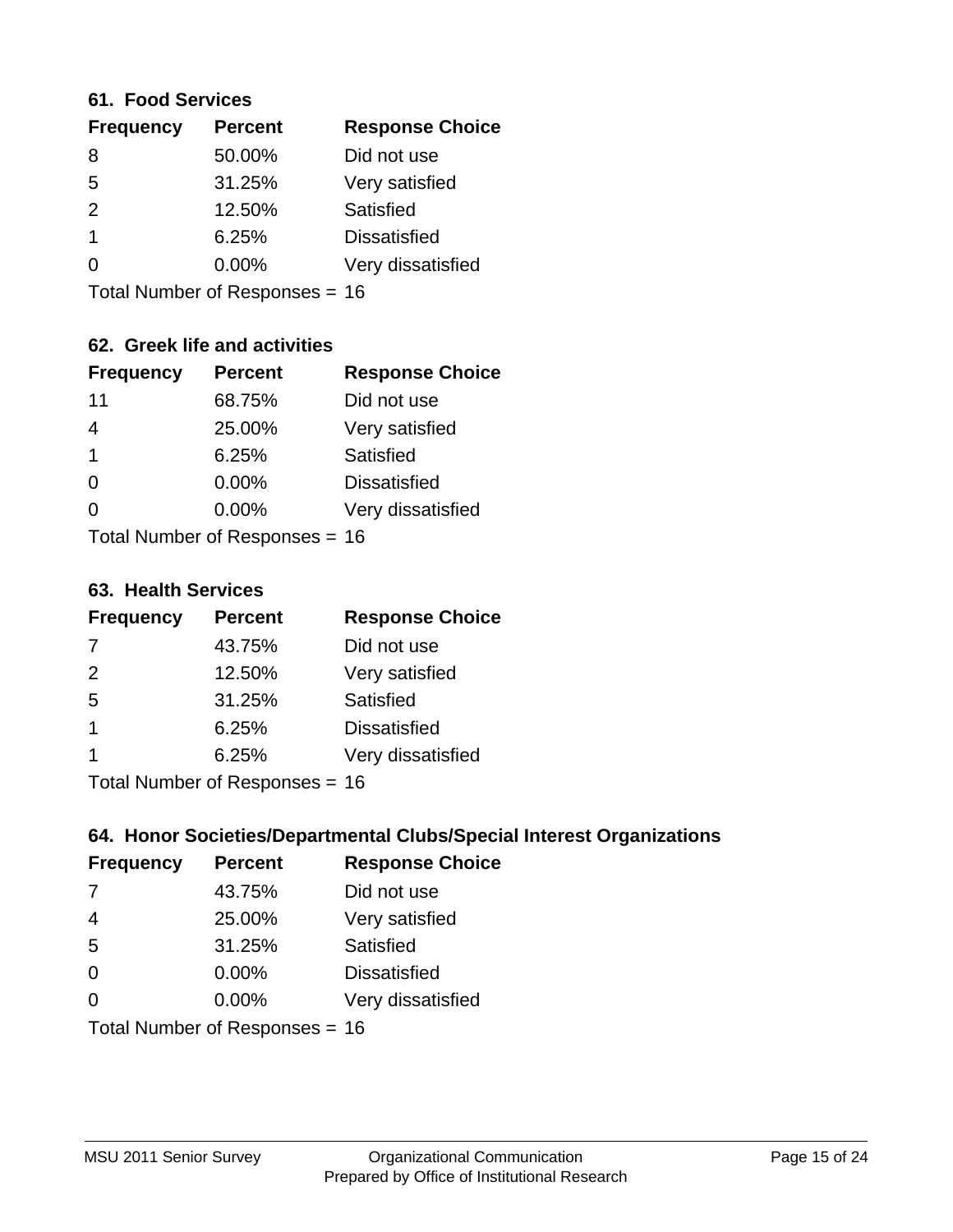#### **65. International Programs and activities**

| <b>Frequency</b> | <b>Percent</b> | <b>Response Choice</b> |
|------------------|----------------|------------------------|
| 10               | 62.50%         | Did not use            |
| 3                | 18.75%         | Very satisfied         |
| 3                | 18.75%         | Satisfied              |
| 0                | $0.00\%$       | <b>Dissatisfied</b>    |
|                  | $0.00\%$       | Very dissatisfied      |
|                  |                |                        |

Total Number of Responses = 16

## **66. International student support services**

| <b>Frequency</b> | <b>Percent</b>             | <b>Response Choice</b> |
|------------------|----------------------------|------------------------|
| 12               | 75.00%                     | Did not use            |
| $\mathcal{P}$    | 12.50%                     | Very satisfied         |
| -1               | 6.25%                      | Satisfied              |
| $\overline{1}$   | 6.25%                      | <b>Dissatisfied</b>    |
| ∩                | $0.00\%$                   | Very dissatisfied      |
|                  | Total Number of Deepersoon |                        |

Total Number of Responses = 16

#### **67. Intramural Sports and Recreation**

| <b>Frequency</b> | <b>Percent</b>               | <b>Response Choice</b> |
|------------------|------------------------------|------------------------|
| 10               | 62.50%                       | Did not use            |
| 3                | 18.75%                       | Very satisfied         |
| 3                | 18.75%                       | <b>Satisfied</b>       |
| $\Omega$         | $0.00\%$                     | <b>Dissatisfied</b>    |
| $\Omega$         | $0.00\%$                     | Very dissatisfied      |
|                  | $Total Number of Denonce 46$ |                        |

Total Number of Responses = 16

# **68. Lowry Center/Community College**

| <b>Frequency</b> | <b>Percent</b>                 | <b>Response Choice</b> |
|------------------|--------------------------------|------------------------|
| 12               | 75.00%                         | Did not use            |
| 3                | 18.75%                         | Very satisfied         |
| $\overline{1}$   | 6.25%                          | Satisfied              |
| $\Omega$         | 0.00%                          | <b>Dissatisfied</b>    |
| ∩                | $0.00\%$                       | Very dissatisfied      |
|                  | Total Number of Responses = 16 |                        |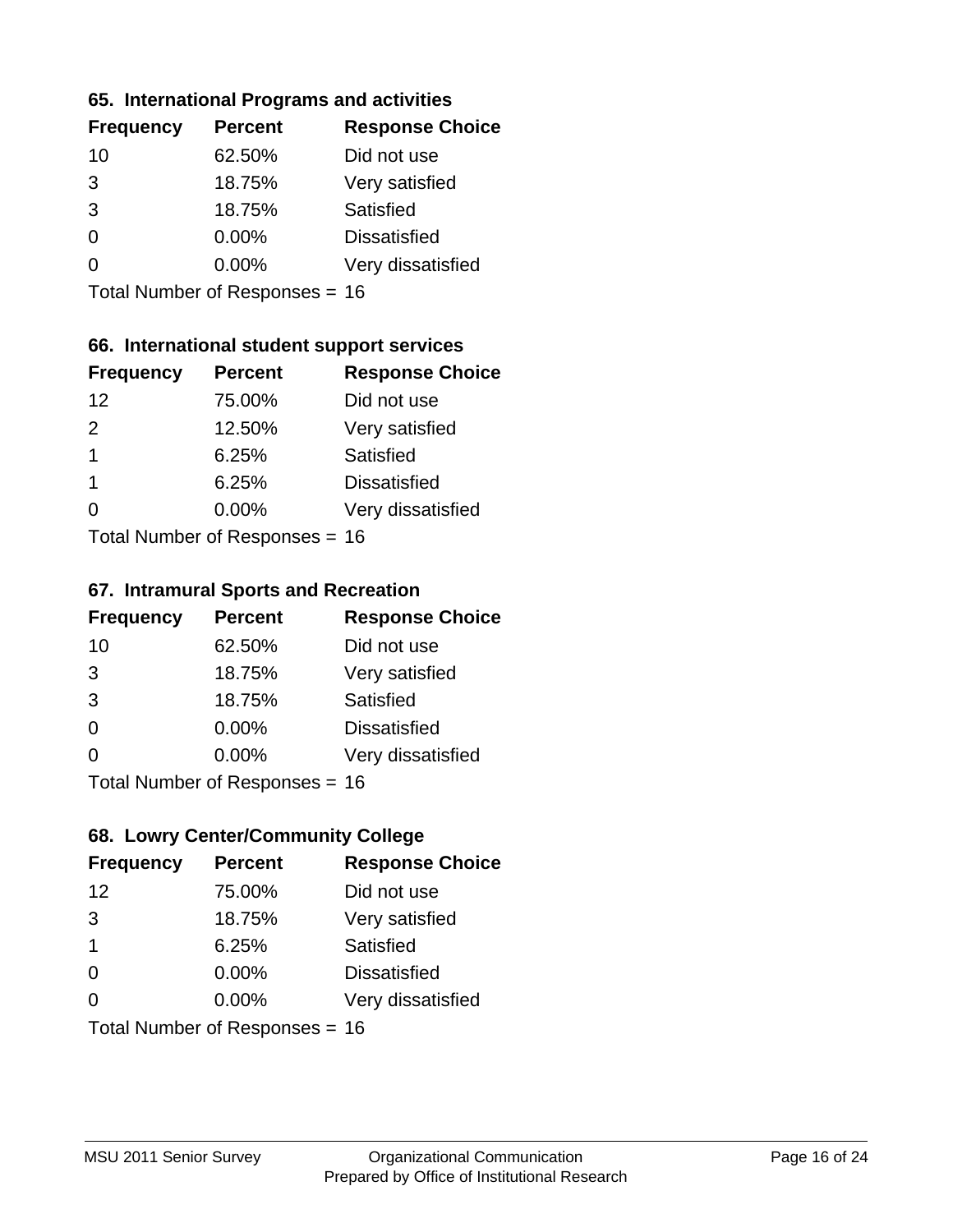# **69. Library**

| <b>Frequency</b> | <b>Percent</b> | <b>Response Choice</b> |
|------------------|----------------|------------------------|
| 3                | 18.75%         | Did not use            |
| 7                | 43.75%         | Very satisfied         |
| 4                | 25.00%         | Satisfied              |
| 1                | 6.25%          | <b>Dissatisfied</b>    |
|                  | 6.25%          | Very dissatisfied      |
|                  |                |                        |

Total Number of Responses = 16

# **70. MAP Report**

| <b>Frequency</b> | <b>Percent</b>                 | <b>Response Choice</b> |
|------------------|--------------------------------|------------------------|
| 3                | 20.00%                         | Did not use            |
| 3                | 20.00%                         | Very satisfied         |
| 6                | 40.00%                         | Satisfied              |
| 2                | 13.33%                         | <b>Dissatisfied</b>    |
| -1               | 6.67%                          | Very dissatisfied      |
|                  | Total Number of Responses = 15 |                        |

#### **71. MSU Web site**

| <b>Frequency</b>        | <b>Percent</b>                 | <b>Response Choice</b> |
|-------------------------|--------------------------------|------------------------|
| 2                       | 12.50%                         | Did not use            |
| 6                       | 37.50%                         | Very satisfied         |
| 7                       | 43.75%                         | Satisfied              |
| $\Omega$                | 0.00%                          | <b>Dissatisfied</b>    |
| $\overline{\mathbf{1}}$ | 6.25%                          | Very dissatisfied      |
|                         | Total Number of Responses = 16 |                        |

# **72. NCAA Sports**

| <b>Frequency</b> | <b>Percent</b>                 | <b>Response Choice</b> |
|------------------|--------------------------------|------------------------|
| 9                | 56.25%                         | Did not use            |
| 3                | 18.75%                         | Very satisfied         |
| $\overline{4}$   | 25.00%                         | <b>Satisfied</b>       |
| $\Omega$         | 0.00%                          | <b>Dissatisfied</b>    |
| $\Omega$         | 0.00%                          | Very dissatisfied      |
|                  | Total Number of Responses = 16 |                        |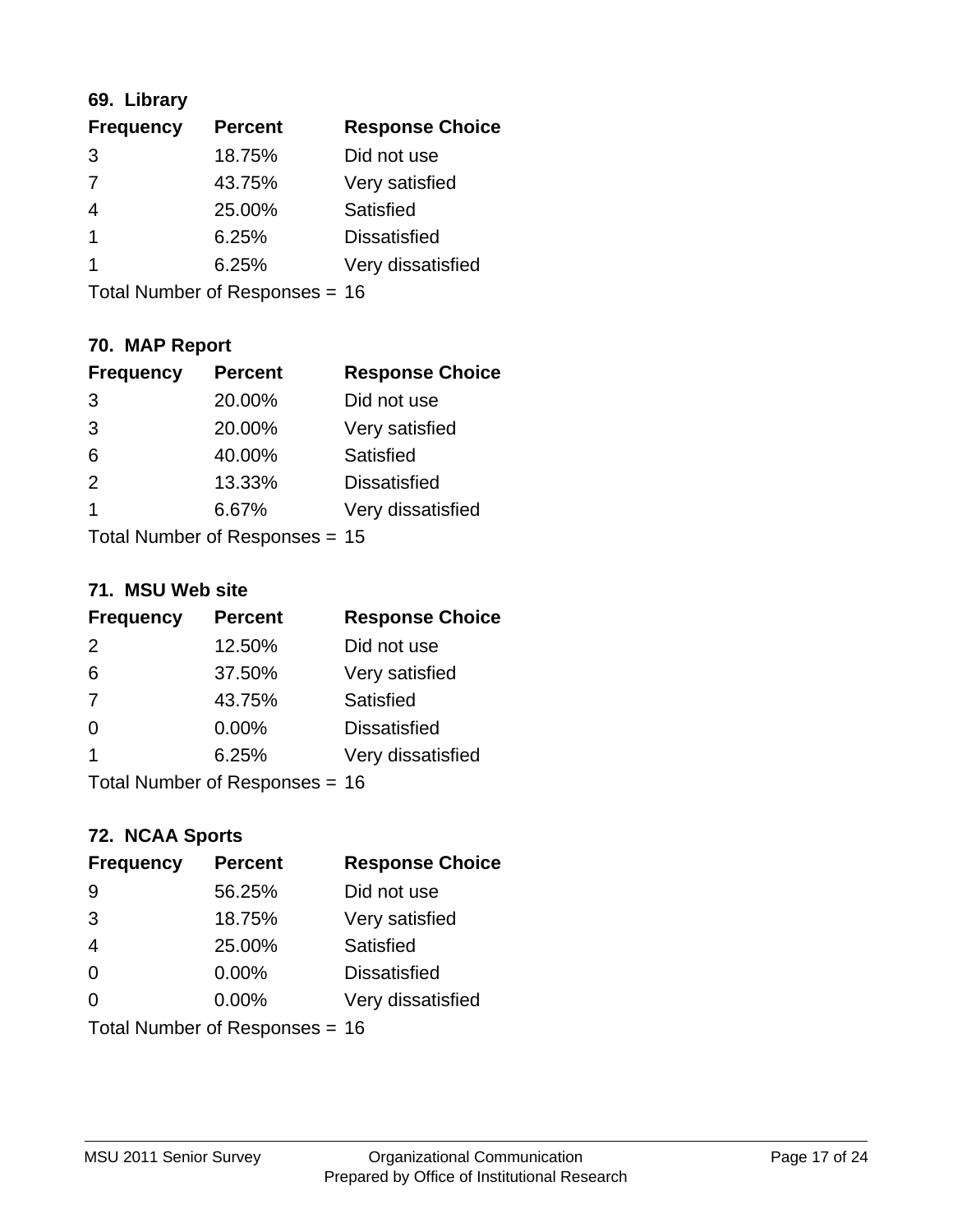### **73. Online courses that are not e-study**

| <b>Percent</b> | <b>Response Choice</b> |
|----------------|------------------------|
| 81.25%         | Did not use            |
| 12.50%         | Very satisfied         |
| 6.25%          | Satisfied              |
| $0.00\%$       | <b>Dissatisfied</b>    |
| $0.00\%$       | Very dissatisfied      |
|                |                        |

Total Number of Responses = 16

# **74. Racer Touch Registration**

| <b>Frequency</b> | <b>Percent</b>             | <b>Response Choice</b> |
|------------------|----------------------------|------------------------|
|                  | 25.00%                     | Did not use            |
| 1                | 6.25%                      | Very satisfied         |
| 3                | 18.75%                     | <b>Satisfied</b>       |
| $\overline{4}$   | 25.00%                     | <b>Dissatisfied</b>    |
|                  | 25.00%                     | Very dissatisfied      |
|                  | Total Number of Deepersoon |                        |

Total Number of Responses = 16

### **75. Residential College programming and activities**

| <b>Frequency</b> | <b>Percent</b>                  | <b>Response Choice</b> |
|------------------|---------------------------------|------------------------|
| 8                | 50.00%                          | Did not use            |
| $\overline{4}$   | 25.00%                          | Very satisfied         |
| $\overline{4}$   | 25.00%                          | Satisfied              |
| $\Omega$         | 0.00%                           | <b>Dissatisfied</b>    |
| $\Omega$         | 0.00%                           | Very dissatisfied      |
|                  | $Total Number of Denonose = 16$ |                        |

Total Number of Responses = 16

#### **76. Scholarships/grants/student employment**

| <b>Frequency</b> | <b>Percent</b>                 | <b>Response Choice</b> |
|------------------|--------------------------------|------------------------|
| 3                | 18.75%                         | Did not use            |
| $\overline{4}$   | 25.00%                         | Very satisfied         |
| 7                | 43.75%                         | Satisfied              |
| 2                | 12.50%                         | <b>Dissatisfied</b>    |
| $\Omega$         | $0.00\%$                       | Very dissatisfied      |
|                  | Total Number of Responses = 16 |                        |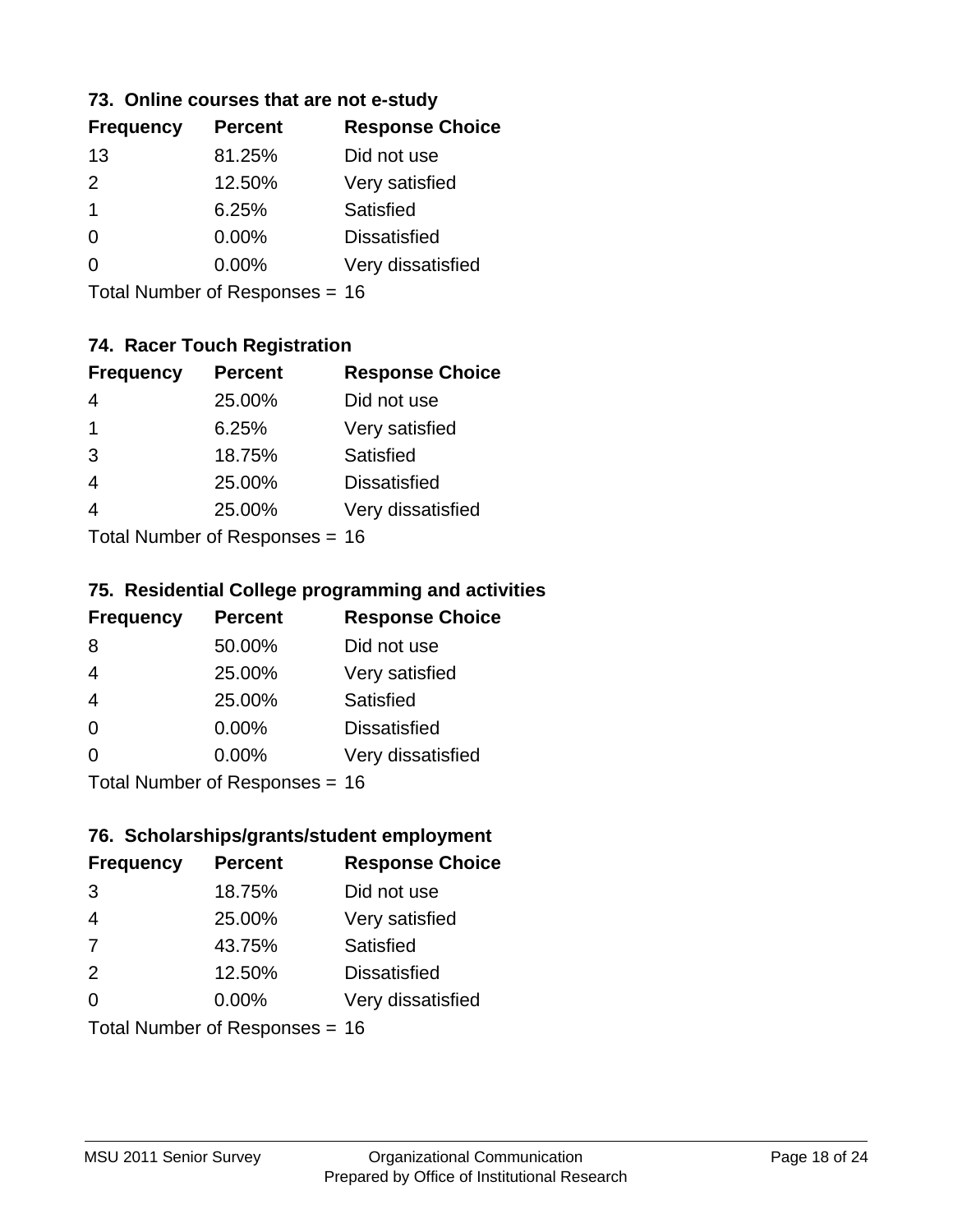#### **77. Security Services**

| <b>Frequency</b> | <b>Percent</b> | <b>Response Choice</b> |
|------------------|----------------|------------------------|
| 9                | 56.25%         | Did not use            |
| $\mathcal{P}$    | 12.50%         | Very satisfied         |
| 2                | 12.50%         | Satisfied              |
| 3                | 18.75%         | <b>Dissatisfied</b>    |
| ∩                | $0.00\%$       | Very dissatisfied      |
|                  |                |                        |

Total Number of Responses = 16

# **78. Services for non-traditional students**

| <b>Frequency</b> | <b>Percent</b>             | <b>Response Choice</b> |
|------------------|----------------------------|------------------------|
| 9                | 56.25%                     | Did not use            |
| 4                | 25.00%                     | Very satisfied         |
| 2                | 12.50%                     | Satisfied              |
| $\overline{1}$   | 6.25%                      | <b>Dissatisfied</b>    |
| ∩                | $0.00\%$                   | Very dissatisfied      |
|                  | Total Number of Deepersoon |                        |

Total Number of Responses = 16

### **79. Student Support Services (Trio)**

| <b>Frequency</b> | <b>Percent</b>            | <b>Response Choice</b> |
|------------------|---------------------------|------------------------|
| 13               | 81.25%                    | Did not use            |
| 2                | 12.50%                    | Very satisfied         |
| $\Omega$         | $0.00\%$                  | <b>Satisfied</b>       |
| $\overline{1}$   | 6.25%                     | <b>Dissatisfied</b>    |
| $\Omega$         | 0.00%                     | Very dissatisfied      |
|                  | Total Number of Desponses |                        |

Total Number of Responses = 16

#### **80. Student PIN System**

| <b>Frequency</b> | <b>Percent</b>                 | <b>Response Choice</b> |
|------------------|--------------------------------|------------------------|
| 2                | 12.50%                         | Did not use            |
| 5                | 31.25%                         | Very satisfied         |
| 5                | 31.25%                         | Satisfied              |
| 3                | 18.75%                         | <b>Dissatisfied</b>    |
| 1                | 6.25%                          | Very dissatisfied      |
|                  | Total Number of Responses = 16 |                        |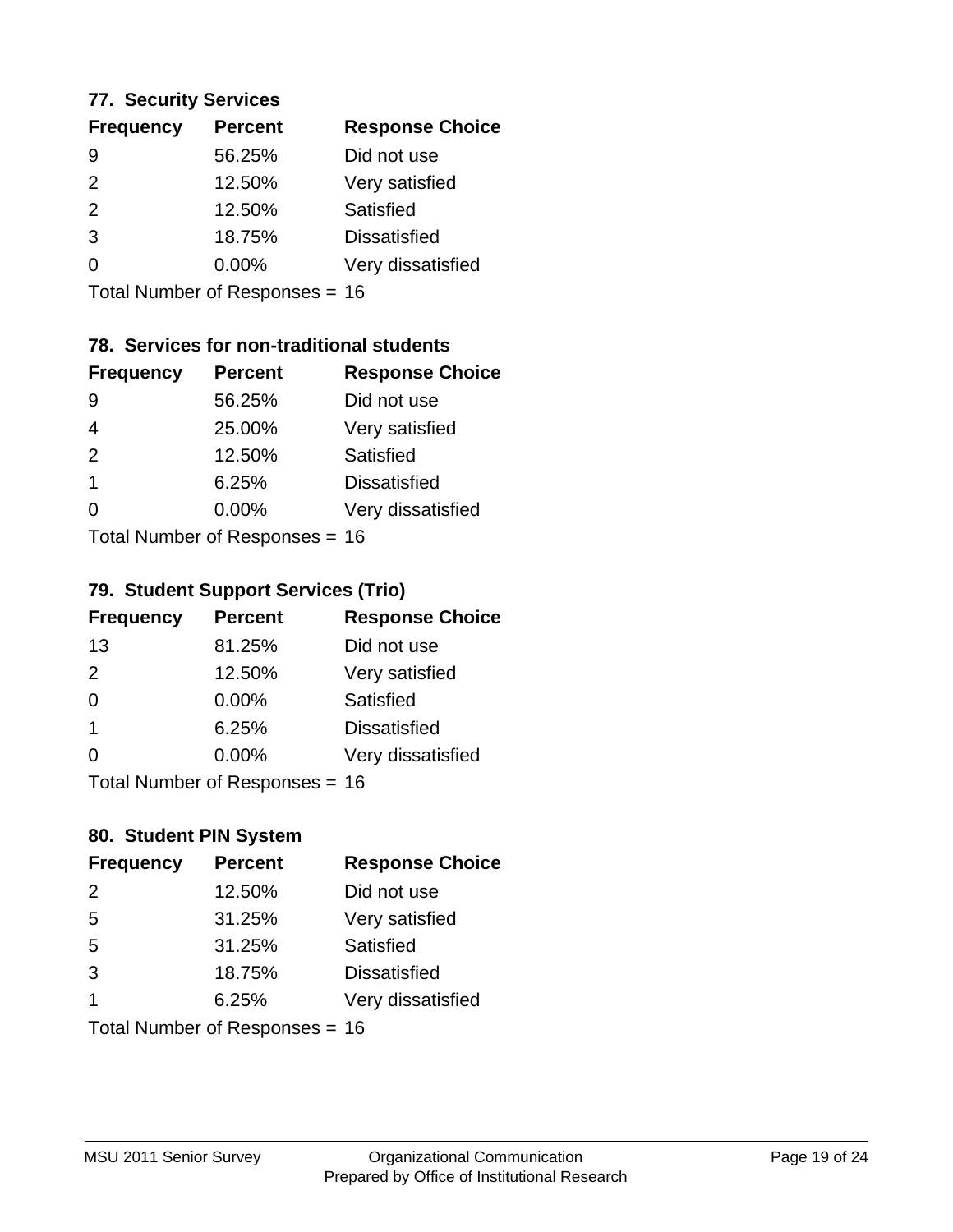### **81. Student Records/Transcript Services**

| <b>Frequency</b> | <b>Percent</b> | <b>Response Choice</b> |
|------------------|----------------|------------------------|
| 3                | 18.75%         | Did not use            |
| 3                | 18.75%         | Very satisfied         |
| 6                | 37.50%         | Satisfied              |
| $\mathcal{R}$    | 18.75%         | <b>Dissatisfied</b>    |
|                  | 6.25%          | Very dissatisfied      |

Total Number of Responses = 16

## **82. Computer and Internet access for study and research needs**

| <b>Frequency</b> | <b>Percent</b>                                    | <b>Response Choice</b> |
|------------------|---------------------------------------------------|------------------------|
| $\mathcal{P}$    | 12.50%                                            | Did not use            |
| 5                | 31.25%                                            | Very satisfied         |
| 7                | 43.75%                                            | Satisfied              |
| $\mathbf 1$      | 6.25%                                             | <b>Dissatisfied</b>    |
| 1                | 6.25%                                             | Very dissatisfied      |
|                  | $T$ at all Matters because of $D$ are a second on |                        |

Total Number of Responses = 16

#### **83. Women's Center**

| <b>Frequency</b> | <b>Percent</b>            | <b>Response Choice</b> |
|------------------|---------------------------|------------------------|
| 14               | 87.50%                    | Did not use            |
| $\Omega$         | 0.00%                     | Very satisfied         |
| 2                | 12.50%                    | Satisfied              |
| $\Omega$         | 0.00%                     | <b>Dissatisfied</b>    |
| ∩                | $0.00\%$                  | Very dissatisfied      |
|                  | Total Number of Deepersee |                        |

Total Number of Responses = 16

# **84. To what extent did you participate in Residential College activities?**

| <b>Frequency</b> | <b>Percent</b>            | <b>Response Choice</b> |
|------------------|---------------------------|------------------------|
| 8                | 50.00%                    | Did not participate    |
| 4                | 25.00%                    | Frequently             |
| 3                | 18.75%                    | Occasionally           |
| 1                | 6.25%                     | Seldom                 |
|                  | Total Number of Deepensee |                        |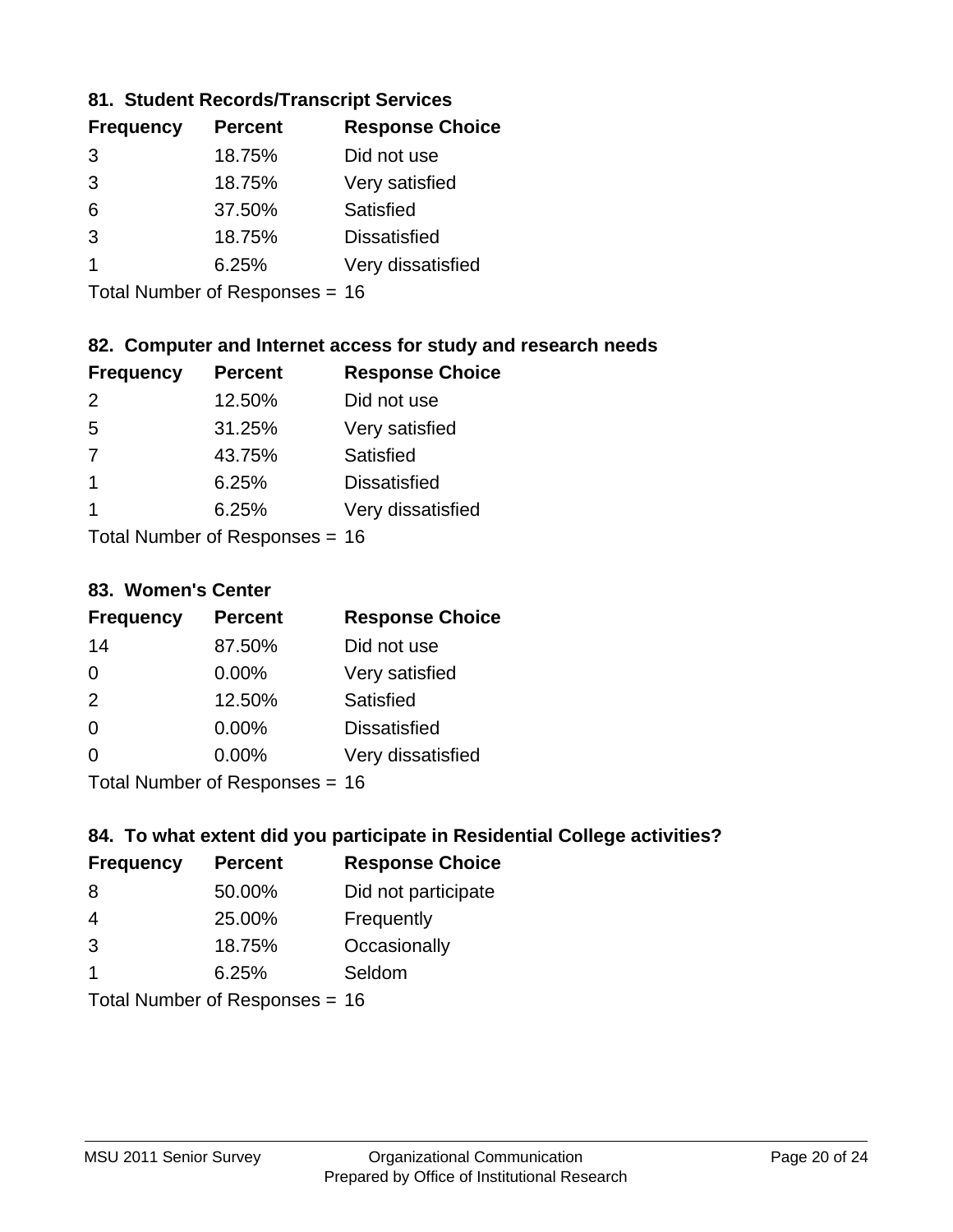| <b>Frequency</b> | <b>Percent</b> | <b>Response Choice</b>                 |
|------------------|----------------|----------------------------------------|
| -6               | 37.50%         | Not familiar with Residential Colleges |
| $\overline{4}$   | 25.00%         | Very positive                          |
| 6                | 37.50%         | <b>Positive</b>                        |
| $\overline{0}$   | $0.00\%$       | <b>Negative</b>                        |
| $\overline{0}$   | $0.00\%$       | Very negative                          |
|                  |                |                                        |

**85. Which phrase best describes your opinion of Residential Colleges?**

Total Number of Responses = 16

#### **Questions 86-95**

**University Graduate." Please indicate how effective your MSU experience was in The University has formulated ten desired "Characteristics of the Murray State enhancing your abilities in each area.**

**86. Engage in mature, independent and creative thought and express that thought effectively in oral and written communication;**

| <b>Frequency</b> | <b>Percent</b> | <b>Response Choice</b> |
|------------------|----------------|------------------------|
| 9                | 56.25%         | Very effective         |
| .5               | 31.25%         | Effective              |
| $\mathcal{P}$    | 12.50%         | Ineffective            |
| $\Omega$         | 0.00%          | Very ineffective       |

Total Number of Responses = 16

**87. Understand and apply the critical and scientific methodologies that** 

**academic disciplines employ to discover knowledge and ascertain its validity;**

| <b>Frequency</b> | <b>Percent</b> | <b>Response Choice</b> |
|------------------|----------------|------------------------|
| 5                | 33.33%         | Very effective         |
| 7                | 46.67%         | Effective              |
| 3                | 20.00%         | Ineffective            |
| $\Omega$         | 0.00%          | Very ineffective       |
|                  |                |                        |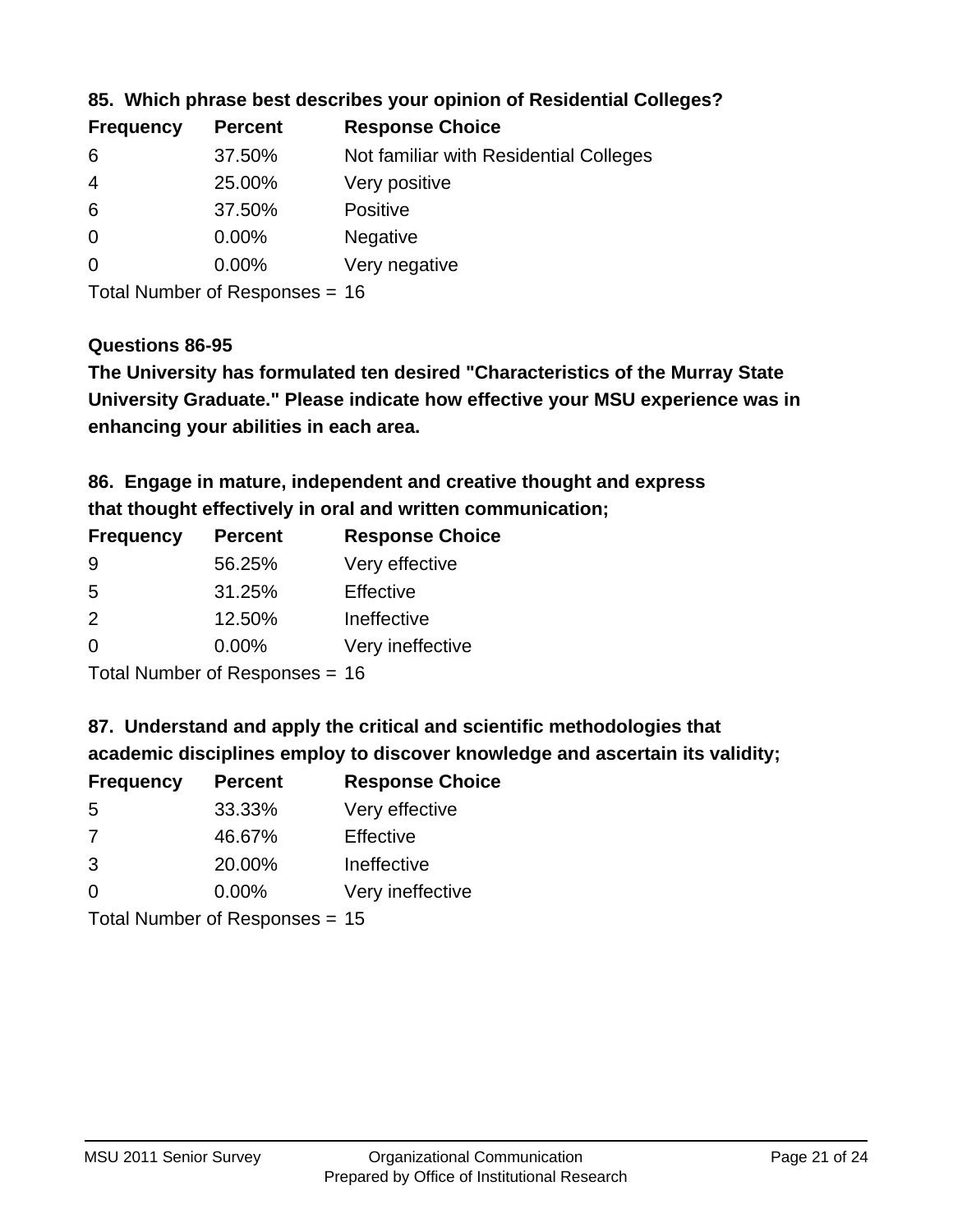# **88. Apply sound standards of information gathering, analysis and evaluation to reach logical decisions;**

| <b>Percent</b> | <b>Response Choice</b> |
|----------------|------------------------|
| 33.33%         | Very effective         |
| 53.33%         | Effective              |
| 13.33%         | Ineffective            |
| $0.00\%$       | Very ineffective       |
|                |                        |

Total Number of Responses = 15

# **89. Understand the roles and applications of science and technology in the solution of the problems of a changing world;**

| <b>Frequency</b> | <b>Percent</b>                           | <b>Response Choice</b> |
|------------------|------------------------------------------|------------------------|
| $\overline{4}$   | 28.57%                                   | Very effective         |
| 6                | 42.86%                                   | Effective              |
| 3                | 21.43%                                   | Ineffective            |
|                  | 7.14%                                    | Very ineffective       |
|                  | $\mathbf{r}$ . The state of $\mathbf{r}$ |                        |

Total Number of Responses = 14

# **90. Demonstrate a critical understanding of the world's historical, literary, philosophical, and artistic traditions;**

| <b>Frequency</b> | <b>Percent</b> | <b>Response Choice</b> |
|------------------|----------------|------------------------|
| 4                | 28.57%         | Very effective         |
| 6                | 42.86%         | Effective              |
| $\overline{4}$   | 28.57%         | Ineffective            |
| $\Omega$         | 0.00%          | Very ineffective       |
|                  |                |                        |

Total Number of Responses = 14

# **91. Understand the dynamics of cultural diversity, of competing economic and political systems, and of complex moral and ethical issues;**

| <b>Frequency</b>               | <b>Percent</b> | <b>Response Choice</b> |
|--------------------------------|----------------|------------------------|
| 6                              | 42.86%         | Very effective         |
| 6                              | 42.86%         | Effective              |
| 2                              | 14.29%         | Ineffective            |
| $\Omega$                       | $0.00\%$       | Very ineffective       |
| Total Number of Responses = 14 |                |                        |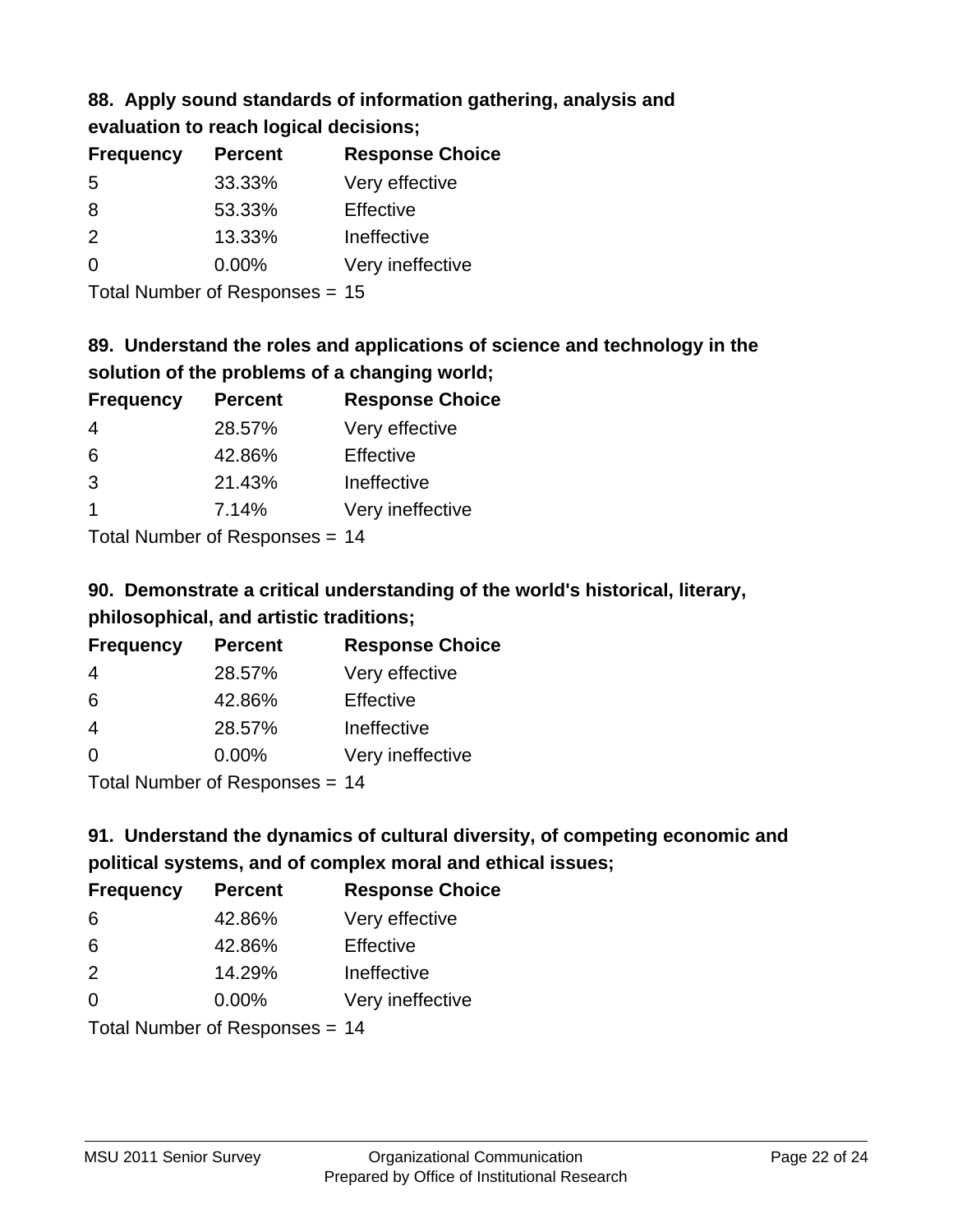# **92. Understand the nature of and engage in ethical behavior and**

**responsible citizenship;**

| <b>Frequency</b> | <b>Percent</b> | <b>Response Choice</b> |
|------------------|----------------|------------------------|
| 6                | 42.86%         | Very effective         |
| .5               | 35.71%         | Effective              |
| 3                | 21.43%         | Ineffective            |
| $\Omega$         | $0.00\%$       | Very ineffective       |
|                  |                |                        |

Total Number of Responses = 14

# **93. Understand the importance of the behaviors necessary to maintain a healthy lifestyle;**

| <b>Frequency</b> | <b>Percent</b>             | <b>Response Choice</b> |
|------------------|----------------------------|------------------------|
| 7                | 50.00%                     | Very effective         |
| 4                | 28.57%                     | Effective              |
| 3                | 21.43%                     | Ineffective            |
| $\Omega$         | $0.00\%$                   | Very ineffective       |
|                  | Tatal Number of Desperance |                        |

Total Number of Responses = 14

# **94. Demonstrate mastery of a chosen field of study; and**

| <b>Frequency</b> | <b>Percent</b> | <b>Response Choice</b> |
|------------------|----------------|------------------------|
| 6                | 42.86%         | Very effective         |
| 7                | 50.00%         | Effective              |
| -1               | 7.14%          | Ineffective            |
| $\Omega$         | 0.00%          | Very ineffective       |
|                  |                |                        |

Total Number of Responses = 14

# **95. Value intellectual pursuit and continuous learning in a changing world.**

| <b>Frequency</b>            | <b>Percent</b> | <b>Response Choice</b> |
|-----------------------------|----------------|------------------------|
| 6                           | 42.86%         | Very effective         |
| 7                           | 50.00%         | Effective              |
| $\mathbf 1$                 | 7.14%          | Ineffective            |
| $\Omega$                    | $0.00\%$       | Very ineffective       |
| Tatal Massakan af Dagmannar |                |                        |